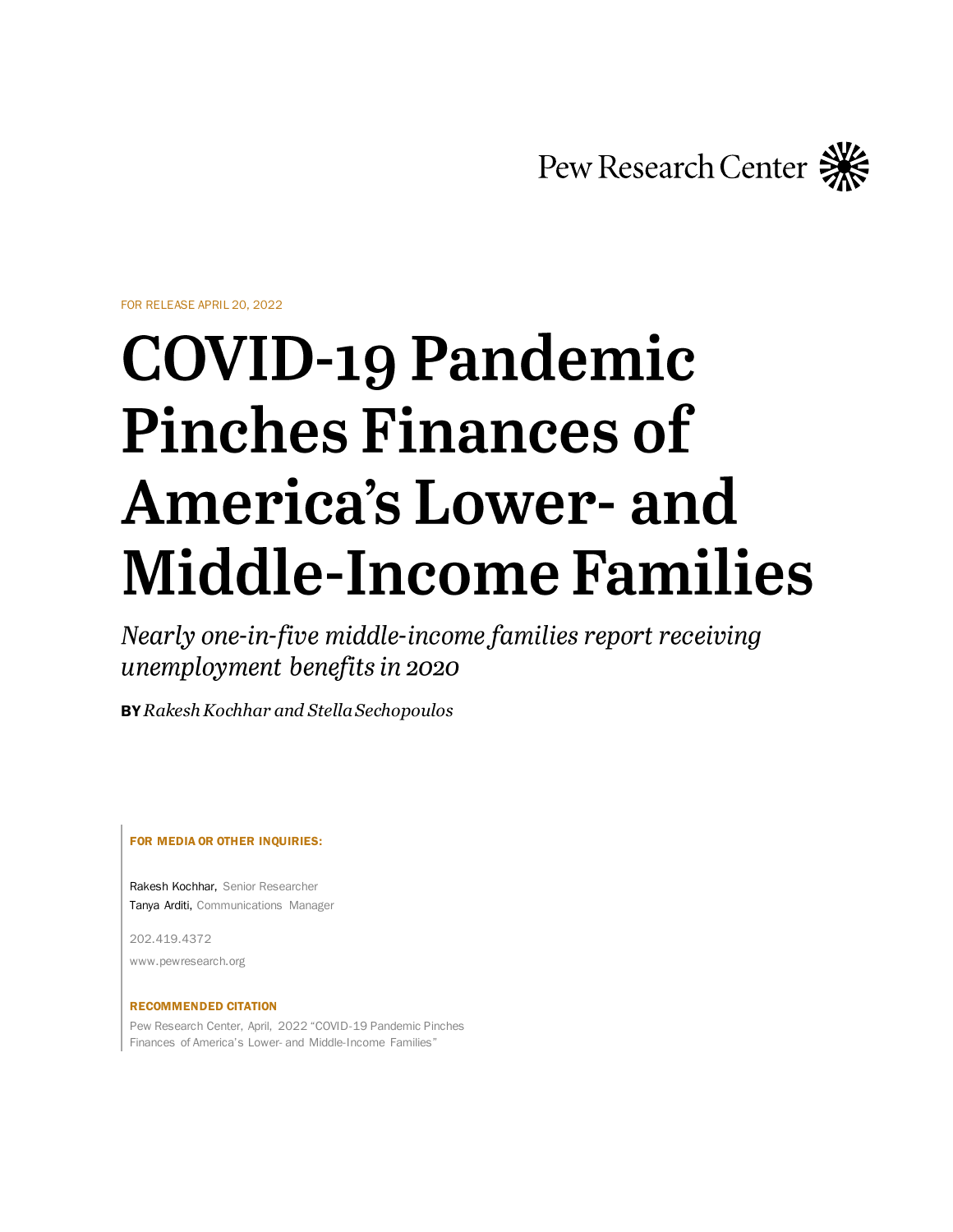# About Pew Research Center

Pew Research Center is a nonpartisan, nonadvocacy fact tank that informs the public about the issues, attitudes and trends shaping the world. It does not take policy positions. The Center conducts public opinion polling, demographic research, computational social science research and other data-driven social science research. It studies politics and policy; news habits and media; the internet and technology; religion; race and ethnicity; international affairs; social, demographic and economic trends; science; research methodology and data science; and immigration and migration. Pew Research Center is a subsidiary of The Pew Charitable Trusts, its primary funder.

© Pew Research Center 2022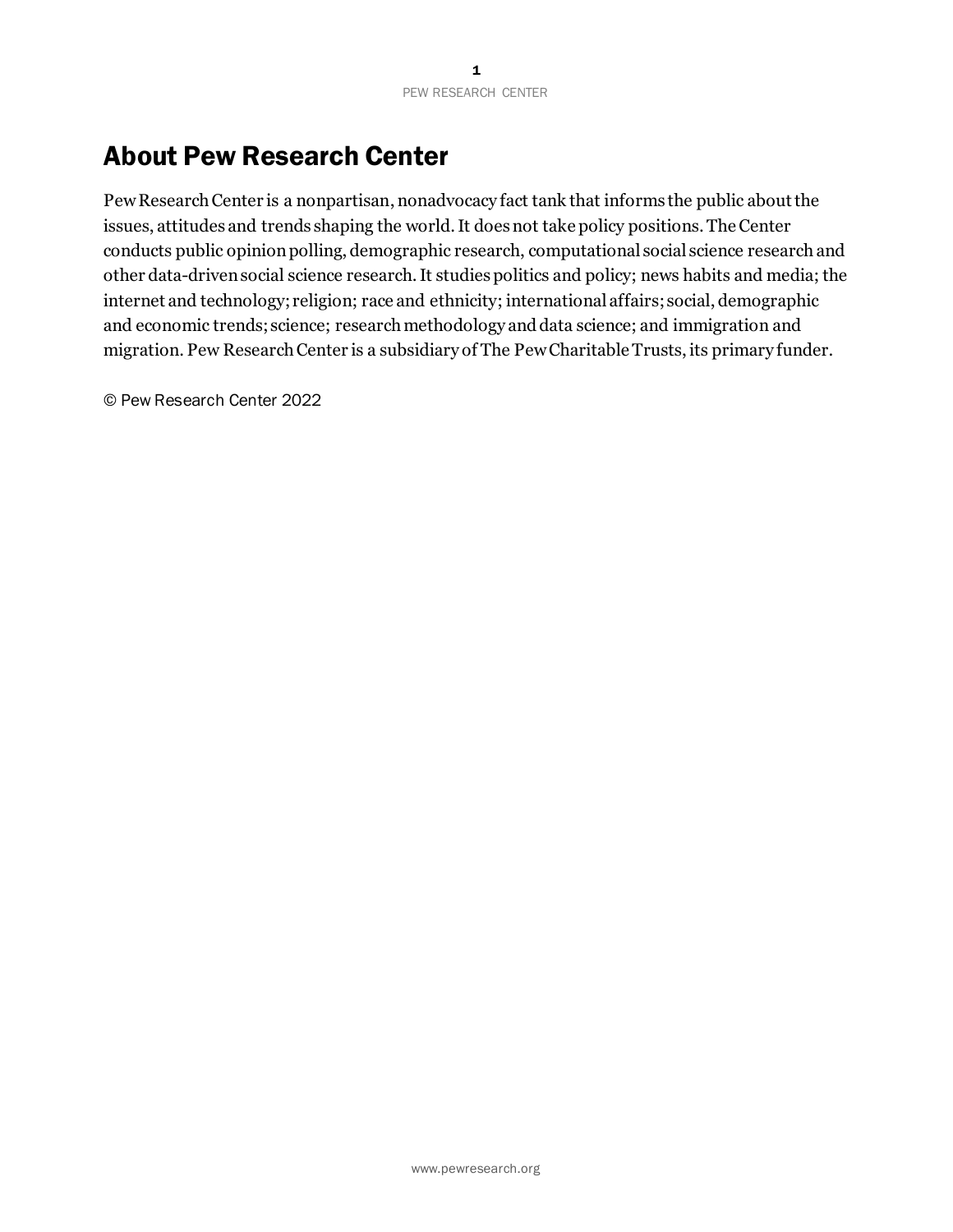# How we did this

This report analyzes data from th[e Annual Social and Economic Supplements](https://www.census.gov/programs-surveys/cps/data/datasets.html) (ASEC) of the [Current Population Survey](https://www.census.gov/programs-surveys/cps.html) (CPS) to study the effects of the coronavirus pandemic on the financial wellbeing of U.S. households in the middle class and in lower- and upper-income tiers. The latest available survey data, fromMarch 2021, records the household income and work experience of adults in 2020, the first year of the pandemic.

The CPS is the U.S. government's official source for [monthly estimates of unemployment](https://www.bls.gov/cps/) and the ASEC, conducted in March each year, is the official source for its estimates o[f income and poverty.](https://www.census.gov/library/publications/2021/demo/p60-273.html) In this report, the ASEC files were also matched from one year to the next to examine the annual movement of adults across income tiers over the period from 2000 to 2021.

The COVID-19 outbreak has affected data collection efforts by the U.S. government in its surveys, limiting in-person data collection and affecting the response rate. It is possible that some measures of economic outcomes and how they vary across demographic groups are affected by these changes in data collection. This report makes use o[f updated weights](https://www.census.gov/data/datasets/2020/demo/cps/2020-pub-use-adj-nonresp-corono-pandemic.html) released by the Census Bureau to correct for nonresponse in 2019, 2020 and 2021.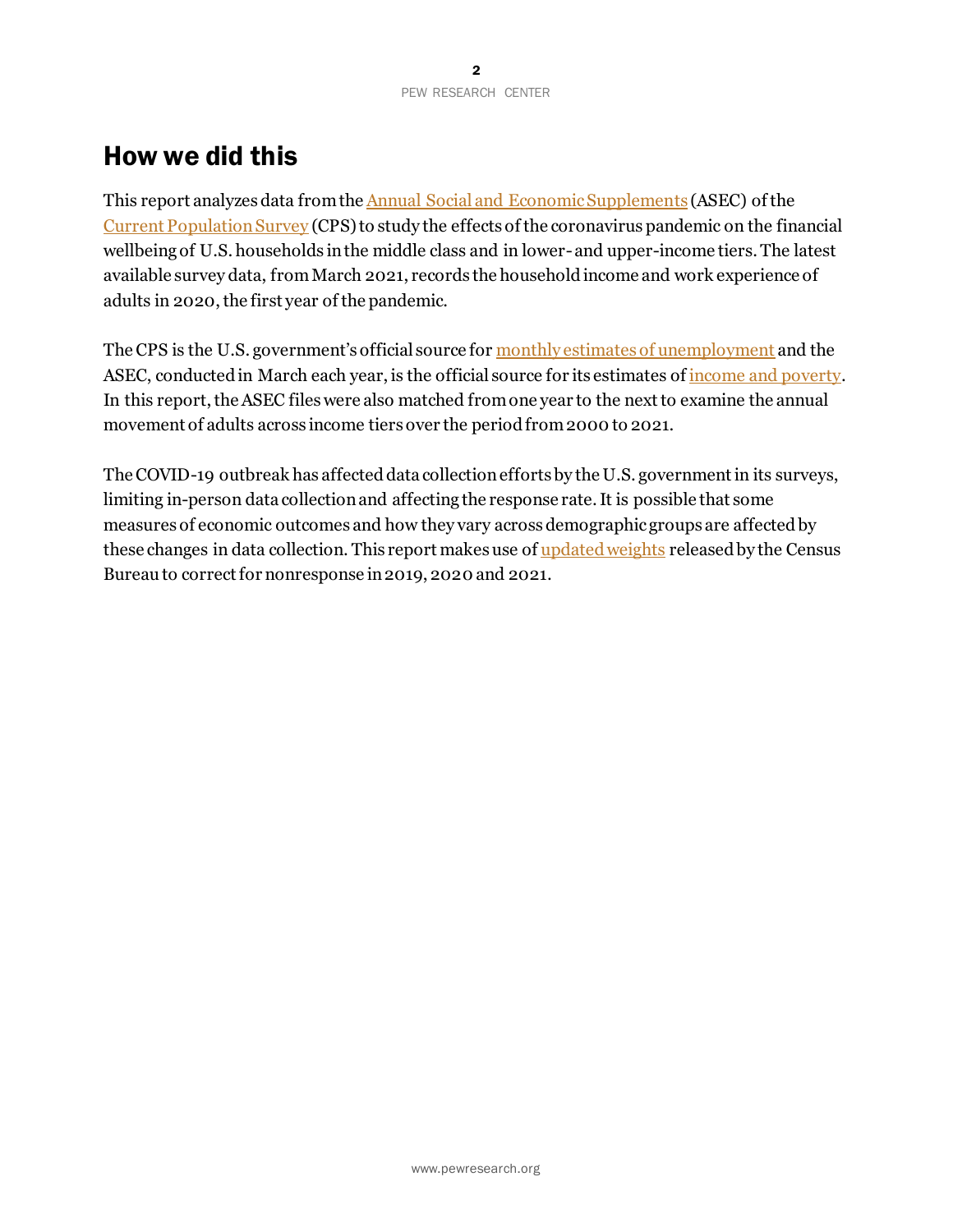# **Terminology**

"Middle-income" households are defined as those with an income that is two-thirds to double that of the U.S. median household income, after incomes have been adjusted for household size. For a three-person household, the middle-income range was about \$52,000 to \$156,000 annually in 2020 (in 2020 dollars). Lower-income households have incomes less than two-thirds of the median, and upper-income households have incomes that are more than double the median.

Unless otherwise noted, incomes are adjusted for household size and scaled to reflect a household size of three. Adults are placed into income tiers based on their household income in the calendar year prior to the survey year. Thus, the income data in the report refer to the 1970-2020 period, and the demographic data from the same surveys refer to the 1971-2021 period.

The terms "middle class" and "middle income" are used interchangeably in this report, as are the terms "households" and "families." The estimates presented pertain to households and adults living in households.

White, Black and Asian adults include those who report being only one race and who are not Hispanic. Hispanics are of any race. Asians include Native Hawaiian and other Pacific Islanders. Other racial and ethnic groups are included in all totals but are not shown separately.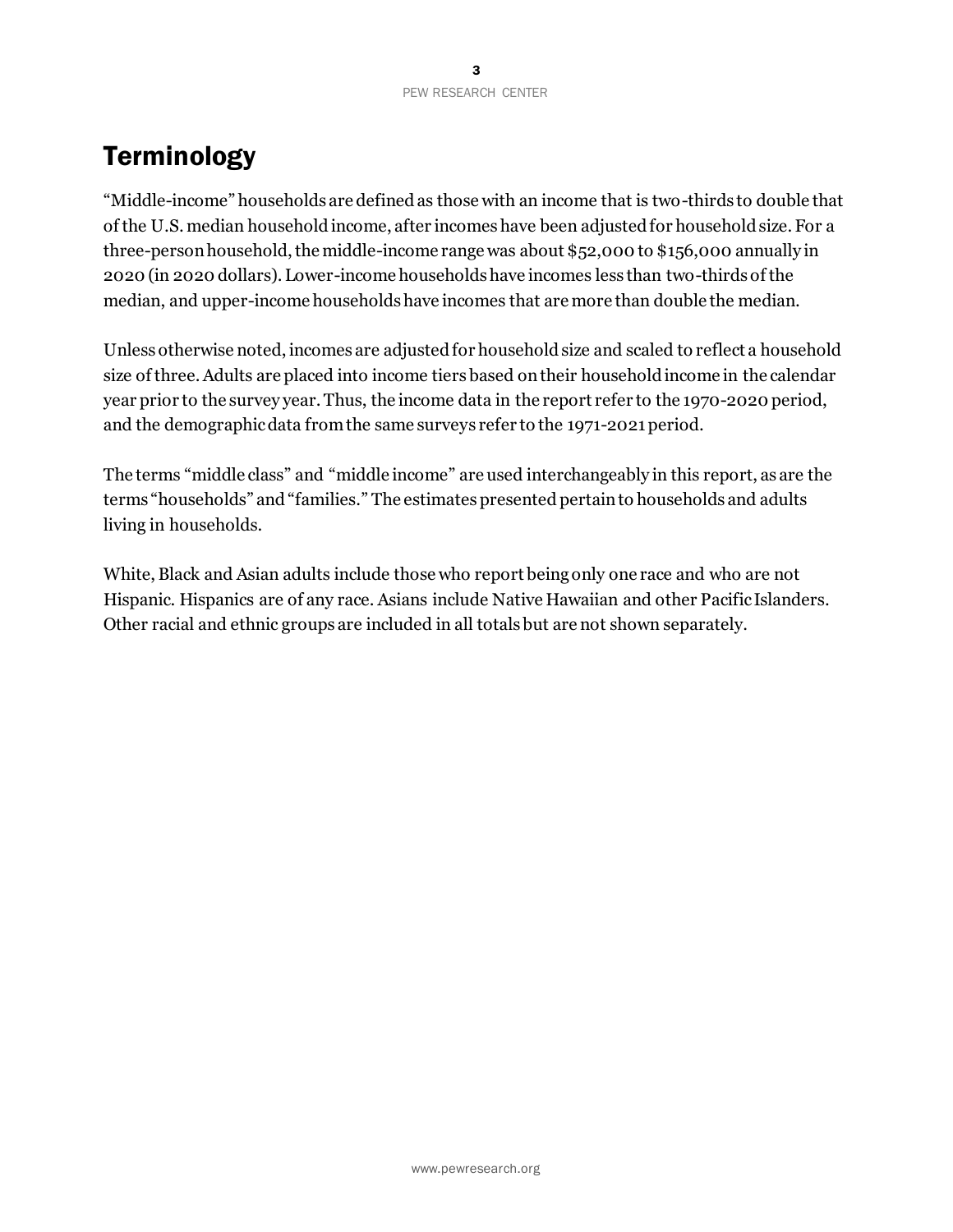# **COVID-19 Pandemic Pinches Finances of America's Lower**and Middle-Income Families

Nearly one-in-five middle-income families report receiving unemployment benefits in 2020

The financial hardships caused by the [COVID-19 recession](https://www.pewresearch.org/topic/economy-work/covid-19-the-economy/)in the U.S. were endured mostly by lower- and middle-income families. From 2019 to 2020, the median income of lowerincome households decreased by 3.0% and the median income of middle-income households fell by 2.1%. In contrast, the median income of upper-income households in 2020 was about the same as it was in 2019, according to a new Pew Research Center analysis of government data.

The setbacks to the finances of lower-and middle-income households during the pandemic mark a significant reversal from their recent experiences. From 2010 to 2019, following the end of th[e Great Recession,](https://www.pewresearch.org/social-trends/2019/12/13/two-recessions-two-recoveries-2/) the median incomes of households in all income tiers had increased at about the same pace  $-$  an annual average rate of 1.8% for lower-income families, 1.6% for middle-income families and 1.9% for upper-income families, after adjusting for inflation.

The [long-running shift](https://www.pewresearch.org/social-trends/2015/12/09/the-american-middle-class-is-losing-ground/) in the distribution of U.S. household income towards upper-income families stayed on track during the [coronavirus pandemic.](https://www.pewresearch.org/topic/coronavirus-disease-covid-19/) The share of aggregate U.S. household income held by upper-income families reached 50% in 2020, up from 46% in 2010. The share held by middleincome families decreased from 45% to 42% over the same period. The share held by lower-income families also decreased, from 9% to 8%.

# Finances of lower- and middle-income families took a hit in the pandemic

*% change in household income, average annual rate after inflation*







Note: "Middle income" refers to household incomes two-thirds to double the national median household income, after adjusting for household size.

Source: Pew Research Center analysis of the Current Population Survey, Annual Social and Economic Supplement (IPUMS). "COVID-19 Pandemic Pinches Finances of America's Lower- and Middle-Income Families"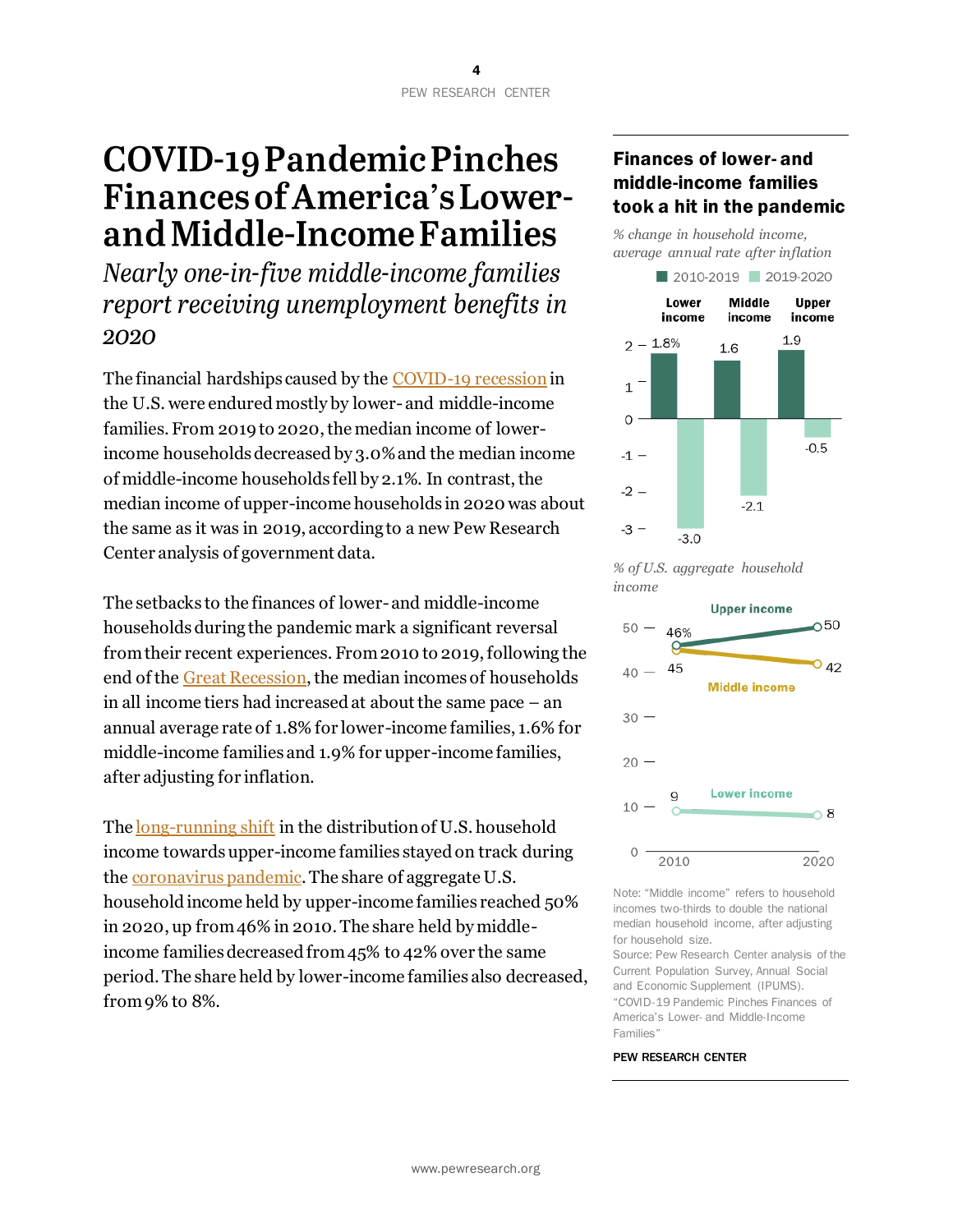The trends in income reflect the varying degrees to which adults in lower-, middle- and upperincome households were vulnerable to labor market turmoil in the COVID-19 recession. In 2020, about three-in-ten lower-income adults (28.2%) experienced unemployment at least some of the time during the year. Likewise, 13.8% of middle-income adults and 7.8% of upper-income adults had at least a spell of unemployment in 2020. Among adults overall, the rate stood at 15.0%. This rate, known as the "[work-experience unemployment rate](https://www.bls.gov/news.release/work.toc.htm)," is the number of adults who experienced unemployment at least some of the time during a year as a proportion of all adults who worked or looked for work in that year.<sup>1</sup>

In a [Pew Research Center survey](https://www.pewresearch.org/social-trends/2021/03/05/a-year-into-the-pandemic-long-term-financial-impact-weighs-heavily-on-many-americans/) conducted in January 2021, about a third of lower-income adults (31%) said their family's situation had worsened in the last year, compared with 18% of middle-income adults and 11% of upper-

### About three-in-ten lower-income adults had an unemployment spell in 2020

*% of adults who experienced unemployment at least some of the time during a calendar year*



Note: The figures show the "work-experience unemployment rate," or the ratio of adults who experienced unemployment at least some of the time during a year to all adults who worked or looked for work in that year. Only adults who worked less than 50 weeks in a year and looked for work are included among the unemployed. Source: Pew Research Center analysis of the Current Population Survey, Annual Social and Economic Supplement (IPUMS). "COVID-19 Pandemic Pinches Finances of America's Lower- and Middle-Income Families"

#### PEW RESEARCH CENTER

income adults. At the same time, about half of lower-income adults (49%) said they or someone in their household had experienced job or wage loss since the coronavirus outbreak began in February 2020, as did 45% of middle-income adults. The share among upper-income adults (33%) was also notable, but considerably less.

The COVID-19 recession, which lasted [from February](https://www.nber.org/research/data/us-business-cycle-expansions-and-contractions) 2020 to April 2020, is the shortest in recorded history. But its effects were sharp[. Unemployment soared](https://www.pewresearch.org/fact-tank/2020/06/11/unemployment-rose-higher-in-three-months-of-covid-19-than-it-did-in-two-years-of-the-great-recession/) to near-record highs and national output, as measured by the gross domestic product (GDP), [shrank in 2020.](https://www.bea.gov/news/2021/gross-domestic-product-third-estimate-gdp-industry-and-corporate-profits-4th-quarter-and) Although [employment](https://www.bls.gov/charts/employment-situation/civilian-employment.htm) an[d national output](https://www.bea.gov/news/2022/gross-domestic-product-fourth-quarter-and-year-2021-second-estimate) have recovered to a great extent since 2020, new concerns have [emerged about inflation.](https://www.pewresearch.org/fact-tank/2021/11/24/inflation-has-risen-around-the-world-but-the-u-s-has-seen-one-of-the-biggest-increases/)

This report focuses on the impact of the pandemic on the financial wellbeing of households in the lower-, middle- and upper-income tiers, with comparisons to the Great Recession era. The analysis

<sup>&</sup>lt;sup>1</sup> The more widely reported monthly [unemployment rate,](https://www.bls.gov/news.release/empsit.nr0.htm) which provides a snapshot of outcomes in a single week each month, averaged 8.1% over 2020. But, as reflected in the work-experience rate, encounters with unemployment over the course of a year were much more prevalent, especially among lower-income adults.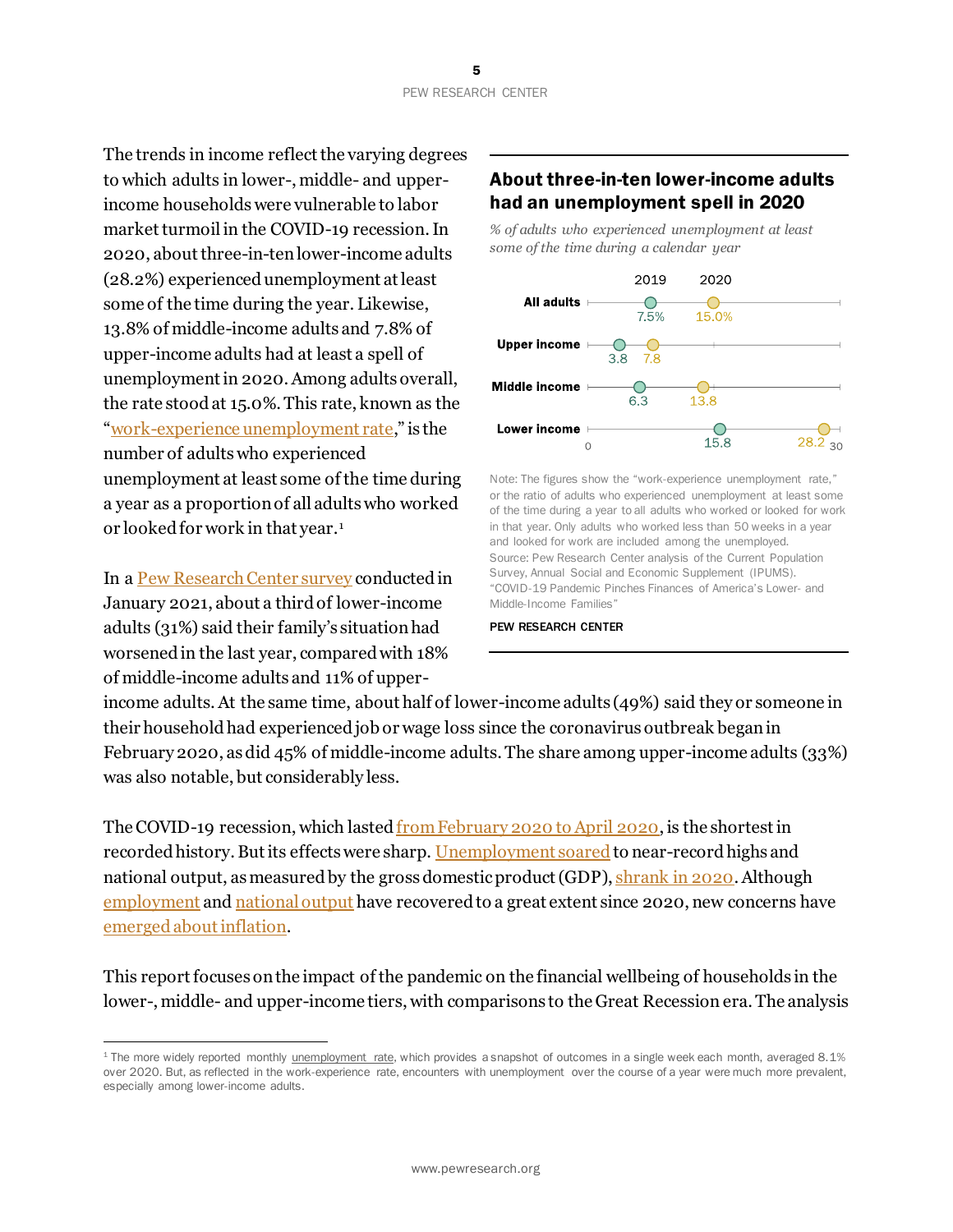relies on the Annual Social and Economic Supplement (ASEC) of the Current Population Survey (CPS), conducted by the U.S. Census Bureau in March of each year. Th[e latest available survey](https://www.census.gov/data/datasets/time-series/demo/cps/cps-asec.html) [data,](https://www.census.gov/data/datasets/time-series/demo/cps/cps-asec.html) fromMarch 2021, records the household income and work experience of adults in 2020, the first year of the pandemic. A [related analysis](https://www.pewresearch.org/fact-tank/2022/04/20/how-the-american-middle-class-has-changed-in-the-past-five-decades/) examines changes in the economic status of the American middle class from a historical perspective, including how the distribution of different demographic groups across the three income tiers has changed from 1971 to 2021.

#### Who is middle income or middle class?

In this analysis, "middle-income" adults in 2021 are those with an annual household income that was twothirds to double the national median income in 2020, about \$52,000 to \$156,000 annually in 2020 dollars for a household of three. "Lower-income" adults have household incomes less than \$52,000 and "upper-income" adults have household incomes greater than \$156,000.

The income it takes to be middle income varies by household size, with smaller households requiring less to support the same lifestyle as larger households. The boundaries of the income tiers also vary across years with changes in the national median income.

#### Who is "middle income" and "upper income"?

*income tiers, by household size*  $\mathbf{1}$ 

*Minimum 2020 household income needed to qualify for middle- and upper-*



Note: Middle-income Americans are adults whose annual size-adjusted household income is two-thirds to double the national median size-adjusted household income. Lower-income households have incomes less than two-thirds of the median and upper-income households have incomes that are more than double the median.

Source: Pew Research Center analysis of the 2021 Current Population Survey, Annual Social and Economic Supplement (IPUMS).

"COVID-19 Pandemic Pinches Finances of America's Lower- and Middle-Income Families"

#### PEW RESEARCH CENTER

The terms "middle income" and "middle class" are used interchangeably in this report for the sake of exposition. But being middle class ca[n refer to more than just income](https://journals.sagepub.com/doi/full/10.1177/0038038513481128), be it level of education, the type of profession, economic security, home ownership, or one's social and political values. Class also couldsimply be a [matter of self-identification](https://www.pewresearch.org/social-trends/2008/04/09/inside-the-middle-class-bad-times-hit-the-good-life/).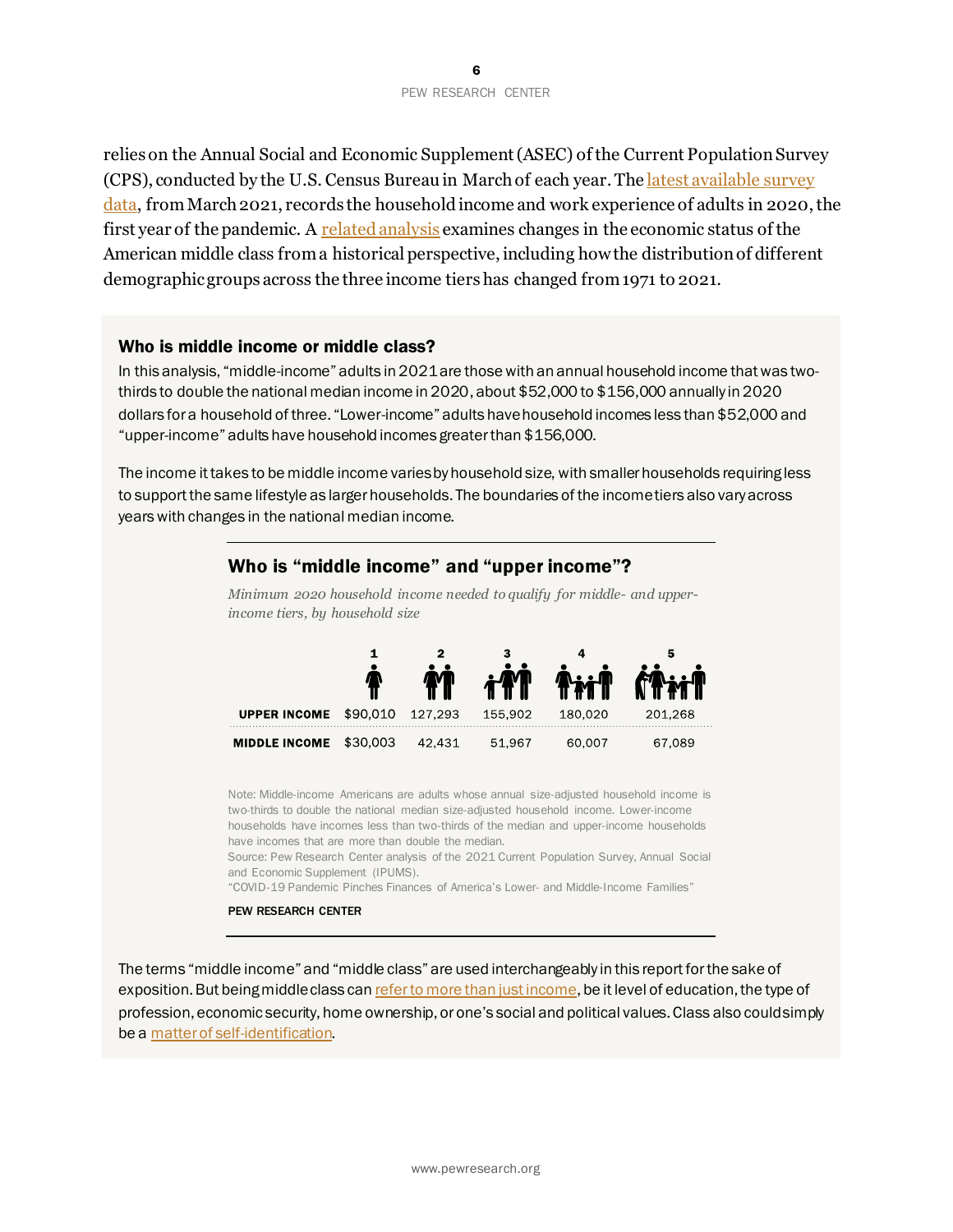# U.S. households entered the pandemic era on the heels of robust growth in their incomes

In 2019, just before the start of the pandemic, the incomes of U.S. households were substantially higher than what they were in 2010. Among households overall, the median income had increased from \$68,004 in 2010 to \$79,475 in 2019, a gain of 17%. It stood in sharp contrast to th[e reversal experienced from 2001](https://www.pewresearch.org/social-trends/2015/12/09/4-middle-class-incomes-fall-further-behind-upper-tier-incomes/)  [to 2010,](https://www.pewresearch.org/social-trends/2015/12/09/4-middle-class-incomes-fall-further-behind-upper-tier-incomes/) a period encompassing the Great Recession, when incomes had decreased by 5%. The growth from 2010 to 2019 was also greater than the growth seen in any single decade since 1970. But the pandemic ate into some of the gains, causing the median income overall to fall to \$77,951 in 2020, a one-year loss of 2%.

For middle-class households, the median income had increased by 15%, from \$79,838 in 2010 to \$92,042 in 2019. The onset of the pandemic sent the median down to \$90,131 in 2020. Lower-income households had a similar experience, with their median income rising from \$26,371 in 2010 to \$30,877 in 2019, up 17%, and then falling to \$29,963 in 2020.

The finances of upper-income households were left relatively unscathed in the first year of the pandemic. Their median income in 2020 (\$219,572) was statistically no different than what it was in 2019 (\$220,783), and it stood about 18% higher than in 2010.

### The COVID-19 pandemic put a stop to strong gains in income from 2010 to 2019 for households in all income tiers

*Median income, in 2020 dollars and scaled to reflect a three-person household*

#### **All households**



#### **Upper income**

| 2020 | 219,572 |
|------|---------|
| 2019 | 220,783 |
| 2010 | 185,695 |

#### Middle income

| 2020 | 90,131 |
|------|--------|
| 2019 | 92,042 |
| 2010 | 79,838 |

#### Lower income

| 2020 | 29,963 |
|------|--------|
| 2019 | 30,877 |
| 2010 | 26.371 |

Note: Households are assigned to income tiers based on their sizeadjusted incomes in the calendar year prior to the survey year. Source: Pew Research Center analysis of the Current Population Survey, Annual Social and Economic Supplement (IPUMS). "COVID-19 Pandemic Pinches Finances of America's Lower- and Middle-Income Families"

PEW RESEARCH CENTER

As a result of these trends, the income gap between upper-income and other households stretched a bit wider from 2010 to 2020. The median income of upper-income households had been 7.0 times greater than the median income of lower-income households in 2010. This ratio increased to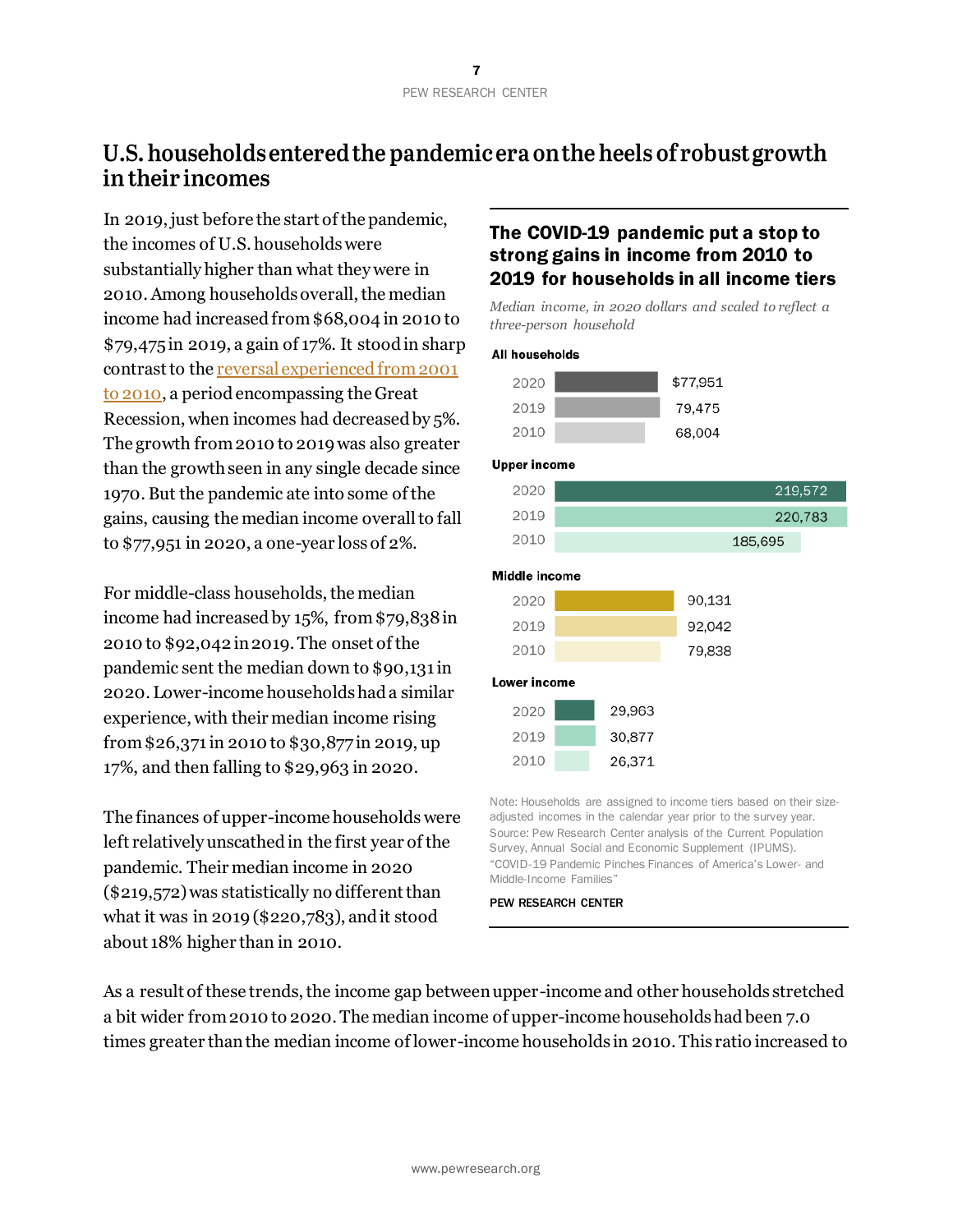7.3 in 2020. The ratio of the median income of upper-income households to the median income of middle-income households edged up from 2.3 in 2010 to 2.4 in 2020.

# Unemployment insurance was a notable source of income for households with loss of work during the pandemic and the Great Recession

Despite th[e historic spike in unemployment](https://www.pewresearch.org/fact-tank/2021/04/14/u-s-labor-market-inches-back-from-the-covid-19-shock-but-recovery-is-far-from-complete/) during the COVID-19 recession, the unemployment experiences of workers during 2020 bore many similarities to their experiences in the Great Recession, which lasted from December 2007 to June 2009 but sent unemployment soaring through 2010.

Among adults overall, the work-experience unemployment rate in 2020 (15.0%) was about the same as in 2010 (15.2%), just following the end of the Great Recession. But encounters with unemployment varied across income tiers. The work-experience unemployment rate for lower-income adults in 2020 (28.2%) was somewhat less than in 2010 (32.5%). Meanwhile, middleincome adults (13.8%) and upper-income adults (7.8%) saw slightly higher work-experience unemployment rates in 2020 than in 2010, when they stood at 12.8% and 6.6%, respectively.

Despite the sense of déjà vu evoked by the work-experience unemployment rate, the share of households reporting receipt of unemployment insurance payments was much higher in 2020 (15.4%) than in 2010 (9.6%). A key reason for this was the extension of [the eligibility for unemployment insurance](https://www.dol.gov/newsroom/releases/eta/eta20200405) benefits in the pandemic. Workers usually not eligible for these benefits, such as self-employed workers and independent contractors, were allowed to receive benefits in 2020.

### Unemployment spells in the COVID-19 pandemic were as common as in the Great Recession

*% of adults who experienced unemployment at least some of the time during a calendar year*

#### **All adults**



Note: The figures show the "work-experience unemployment rate," or the ratio of adults who experienced unemployment at least some of the time during a year to all adults who worked or looked for work in that year. Only adults who worked less than 50 weeks and looked for work are included among the unemployed.

28.2

32.5

Source: Pew Research Center analysis of the Current Population Survey, Annual Social and Economic Supplement (IPUMS). "COVID-19 Pandemic Pinches Finances of America's Lower- and Middle-Income Families"

PEW RESEARCH CENTER

2010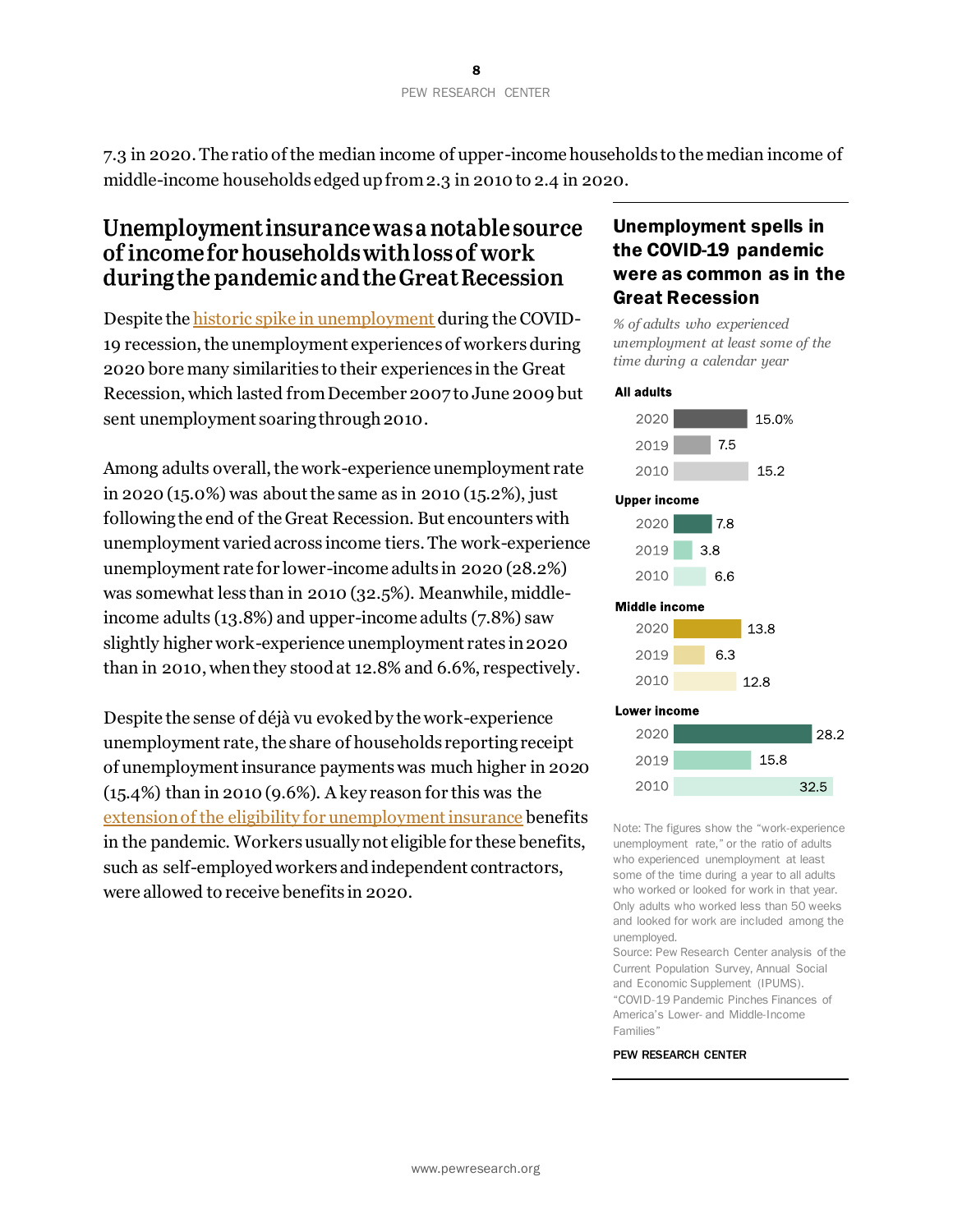The extension of unemployment insurance benefits helped households in all income tiers. Nearly one-in-five middle-class households (18.0%) reported the receipt of these benefits in 2020, compared with 13.0% of lower-income households and 13.1% of upper-income households. These rates were higher than in 2010 for households in all income tiers. For instance, only about one-in-ten middle-income households (10.7%) received unemployment benefits in 2010.

The relatively low share of lower-income households receiving unemployment benefits in 2020, despite a higher workexperience unemployment rate, partly reflects the fact that lower-income adults are less likely to be in the labor force. In March 2020, the labor force participation rate among lowerincome adults was 42.4%, compared with 69.1% among middleincome adults and 78.8% among upper-income adults. Lowerincome adults are also more likely to be foreign-born, which [may affect eligibility,](https://www.nelp.org/publication/immigrant-workers-eligibility-unemployment-insurance/) and evidence suggests that unemployment benefit[s may not be reaching all who are eligible.](https://www.washingtonpost.com/dc-md-va/2022/03/01/dc-virginia-awarded-millions-federal-grants-push-equity-unemployment-benefits/?utm_campaign=wp_local_headlines&utm_medium=email&utm_source=newsletter&wpisrc=nl_lclheads&carta-url=https%3A%2F%2Fs2.washingtonpost.com%2Fcar-ln-tr%2F3633d36%2F621f5b4a9d2fda34e7b52ee0%2F59a36d78ade4e2475f75b181%2F10%2F48%2F621f5b4a9d2fda34e7b52ee0)

### Unemployment benefits were more widespread during the pandemic than the Great Recession

*% of households reporting receipt of unemployment insurance benefits*



#### **Middle income**

| 2.9 |      |
|-----|------|
|     | 10.7 |
|     |      |

#### Lower income



Note: Households are assigned to income tiers based on their size-adjusted incomes in the calendar year prior to the survey year. Source: Pew Research Center analysis of the Current Population Survey, Annual Social and Economic Supplement (IPUMS). "COVID-19 Pandemic Pinches Finances of America's Lower- and Middle-Income Families"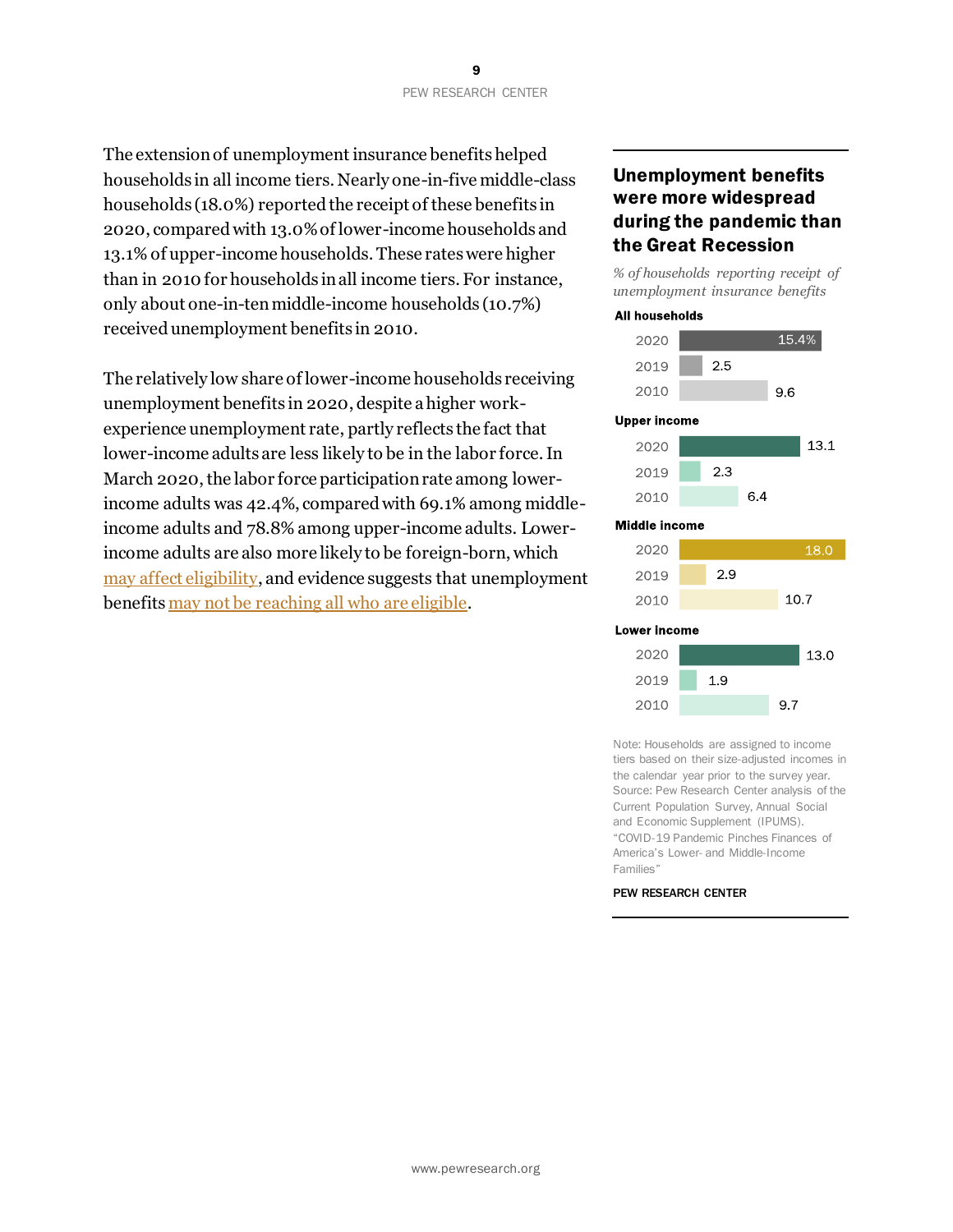For adults who experienced at least some joblessness, unemployment insurance payments were a valuable source of financial assistance during both the pandemic and the Great Recession.In 2020, these payments accounted for 29.5% of the aggregate income of lower-income households who received the benefits, albeit less than in 2010. Unemployment insurance payments also accounted for 12.4% of the aggregate income of middle-income households, about the same as in 2010, and 4.6% of the aggregate income of upper-income households receiving the benefits, less than in 2010.

It should be noted that the reliance on unemployment insurance benefits [may be](https://harris.uchicago.edu/files/underreporting.pdf)  [underreported](https://harris.uchicago.edu/files/underreporting.pdf) in the Current Population Survey, the source data for this analysis. Research based on personal earnings and benefits data from the IRS finds that unemployment insurance benefit[s replaced](https://www.federalreserve.gov/econres/feds/files/2021052pap.pdf)  [more of the lost](https://www.federalreserve.gov/econres/feds/files/2021052pap.pdf) personal earnings of lowincome workers in 2020 than they did during the Great Recession. Regardless of the precise value of these benefits, it is evident that the estimated decline in the median incomes of lower-and middle-income households overall in 2020 may have beeneven greater in their absence.

# Unemployment benefits were a key source of income for lower- and middleincome households receiving them in 2020

*Share of unemployment benefits in aggregate household income (%), among households receiving benefits*

#### **All households**





Note: Households are assigned to income tiers based on their sizeadjusted incomes in the calendar year prior to the survey year. Source: Pew Research Center analysis of the Current Population Survey, Annual Social and Economic Supplement (IPUMS). "COVID-19 Pandemic Pinches Finances of America's Lower- and Middle-Income Families"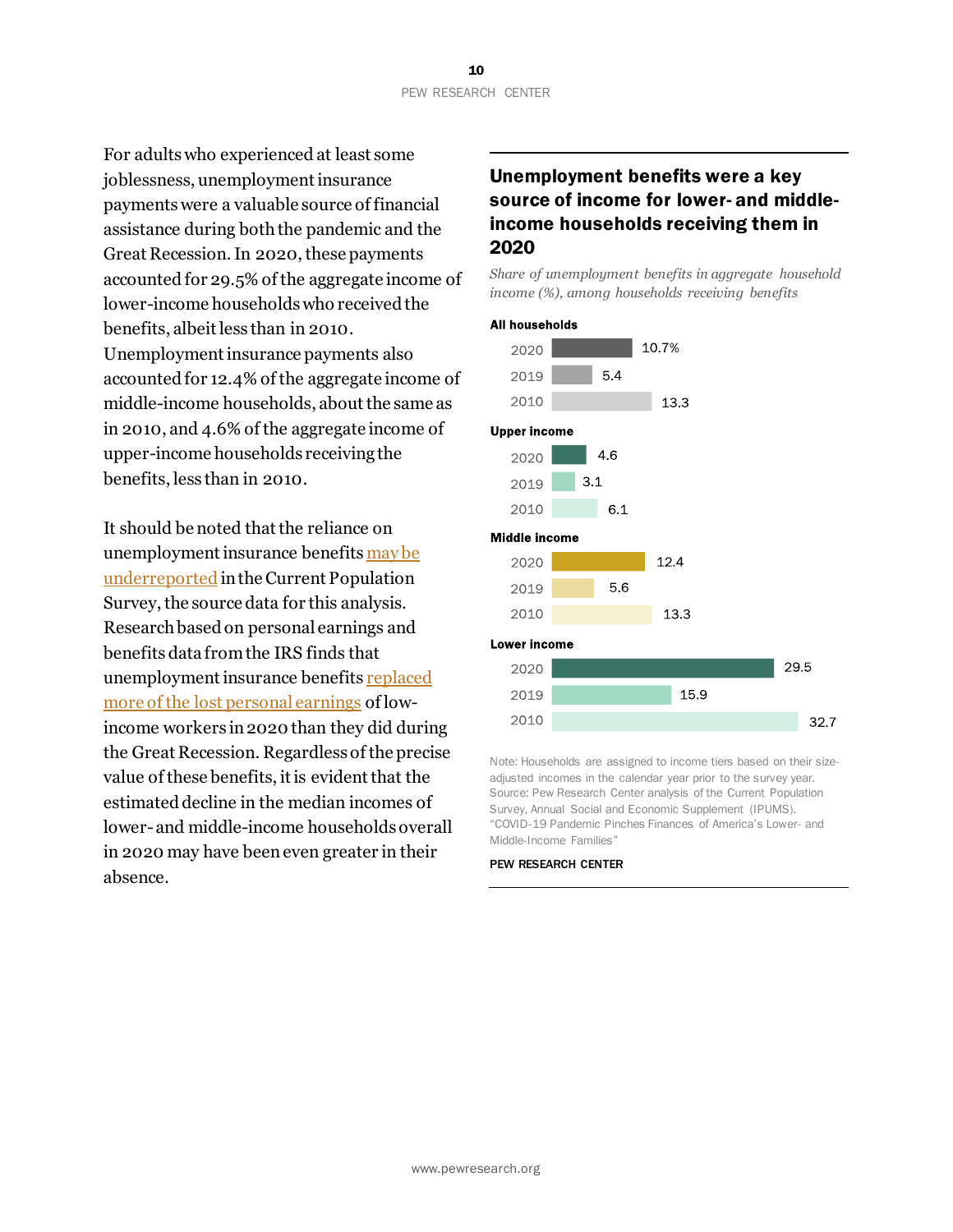#### Coronavirus economic impact payments to U.S. households in 2020

Unemployment insurance benefits were not the only source of financial relief available to U.S. households during the economic downturn in the COVID-19 pandemic. Among its many provisions, th[e CARES Act](https://oig.treasury.gov/cares-act) established two rounds o[f economic impact payments](https://www.irs.gov/statistics/soi-tax-stats-coronavirus-aid-relief-and-economic-security-act-cares-act-statistics) to U.S. households in 2020, both in the form of [refundable tax credits](https://www.fool.com/taxes/2020/02/15/your-2020-guide-to-tax-credits.aspx). These tax credits, amounting to about \$400 billion in direct financial assistance, are credited with [a reduction in the U.S. poverty rate](https://www.census.gov/library/publications/2021/demo/p60-275.html) in 2020.

By design, the economic impact payments were directed towards lower- and middle-income families. In the 2021 CPS ASEC, some 97% of lower-income households, 100% of middle-income households and 53% of upper-income households reported that they received economic impact payments in 2020. Among households receiving the tax credits, the payments represented 13.9% of the aggregate income of lowerincome households, 4.6% of the aggregate income of middle-income households, and 1.3% of the aggregate income of upper-income households.

The amount of payment received by each householdin 2020, as recorded in the 2021 CPS ASEC, was [estimated by the Census Bureau](https://www.census.gov/library/working-papers/2021/demo/SEHSD-WP2021-18.html) based on their tax model. The payments, disbursed as tax credits, boosted the disposable (after-tax) income of households, but they did not affect the gross (pre-tax) income of households, the income measure used in this report.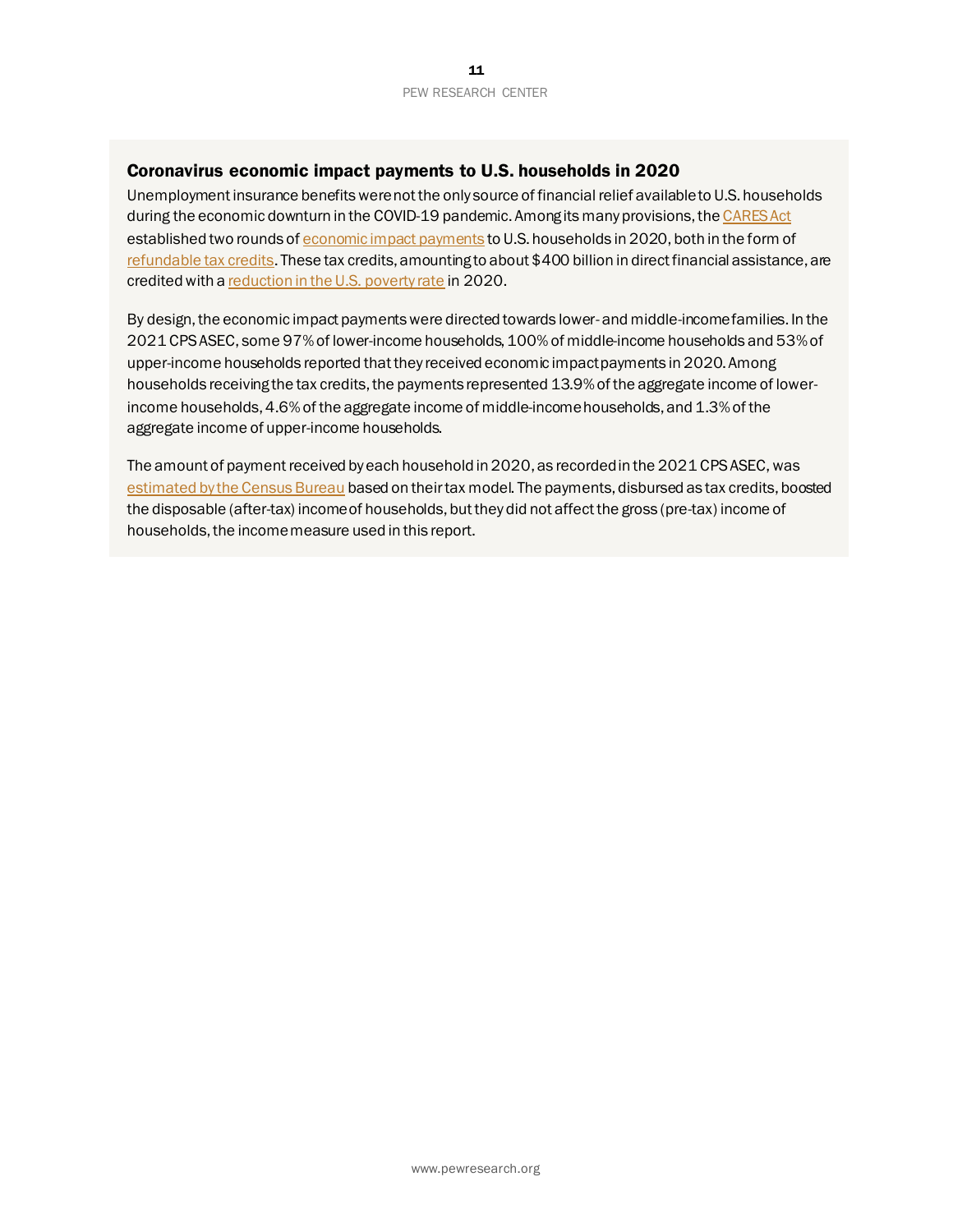# Americans moved across income tiers during the pandemic, but to about the same extent as in the past

Despite the economic headwinds from the COVID-19 recession, the shares of U.S. adults who were living in lower-, middle- and upperincome households were unchanged in the pandemic. In 2021, some 50% of adults lived in middle-income households, 29% in lowerincome households and 21% in upper-income households. In 2020, 51% were middle class, 29% were lower-income and 21% were upperincome. (The population shares for 2020 and 2021 are based on household incomes in 2019 and 2020, respectively. Shares may not add to 100% due to rounding.)

But the stability in the shares of American adults in the three income tiers conceals a fair degree of churn in *who* is lower-, middle- or upper income from one year to the next. Movements across income tiers are driven by changes in the earnings of households from one year to the next. These changes can be substantial, perhaps the result of a job lost or gained, or due to life cycle events, such as retirement, marriage, divorce, or a death in the family. On this score, the first year of the pandemic proved to be no different than in other years in the past two decades.

Among the adults who were in the middle class in 2020, some 68% remained in the middle class in 2021. Another 16% had moved into the upper-income tier in 2021 and 16% had slipped down to the lower-income tier. These shifts were similar in magnitude to those that have prevailed since 2000 (see more on this below).

### About one-in-three middle-class adults moved to another income tier from 2020 to 2021, as did similar shares from lower- and upper-income tiers



*% of adults in each income tier in 2021, by their income tier in 2020*

Note: Adults are assigned to income tiers based on their sizeadjusted household incomes in 2019 and 2020 as reported in the 2020 and 2021 surveys. The boundaries of income tiers are based on the median income of the full cross-section sample of households in each year.

Source: Pew Research Center analysis of the Current Population Survey, Annual Social and Economic Supplement (IPUMS). "COVID-19 Pandemic Pinches Finances of America's Lower- and Middle-Income Families"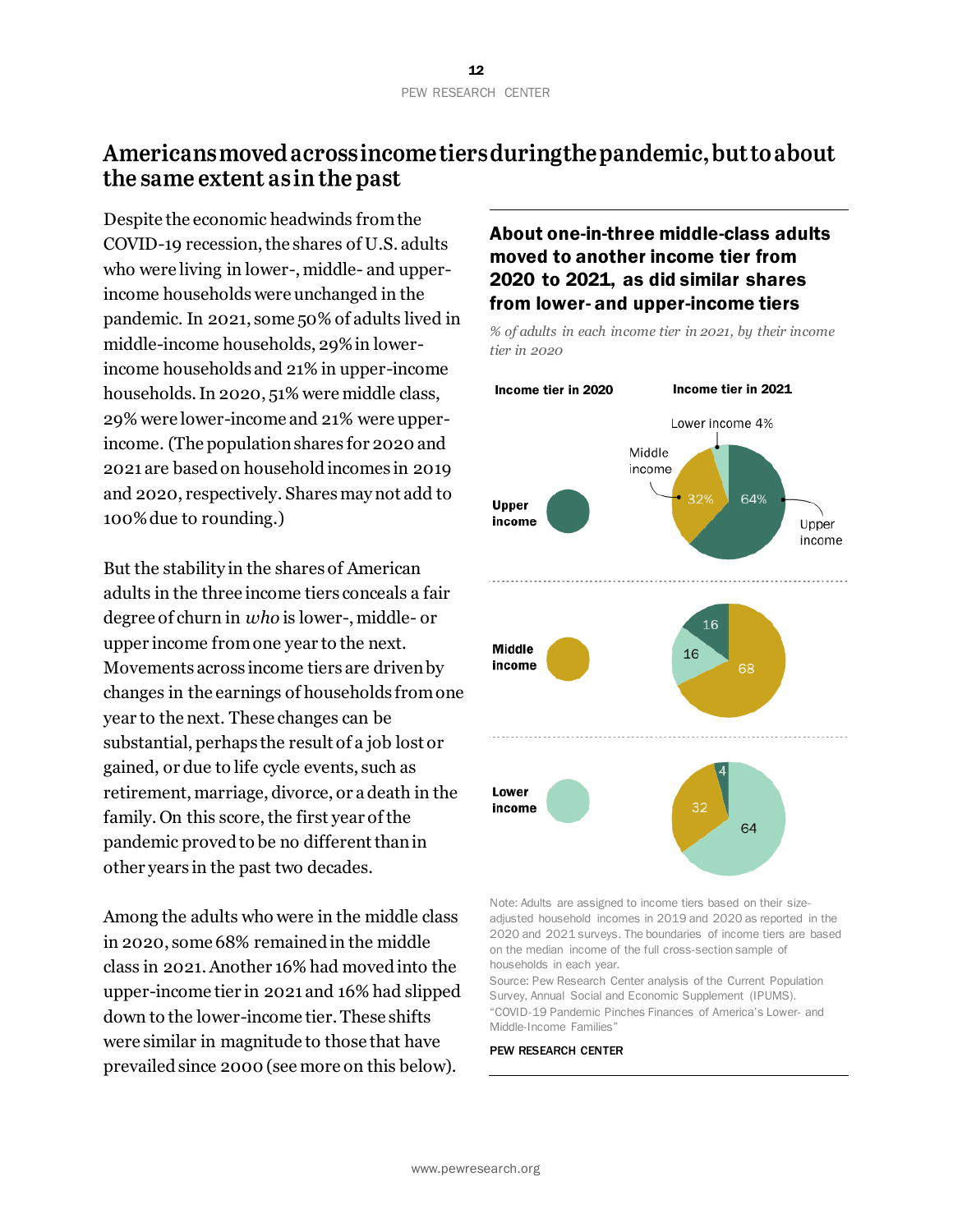Similarly, among adults who were in the upper-income tier in 2020, some 64% held that status in 2021. About one-third (32%) had retreated to the middle-income tier and 4% had fallen to the lower-income tier by 2021. Among adults who were in the lower-income tier in 2020, nearly a

third (32%) had progressed into the middle class and 4% had leapfrogged into the upper-income tier.

Adults who moved from the middle class in 2020 to the upperincome tier in 2021 saw a gain of 68% in their household income at the median. On the other hand, middle-class adults who moved to the lower-income tier from 2020 to 2021 experienced a loss of 52% in their household income. Similarly large changes in income characterized the experiences of lower-income adults who moved up to the middle class and upper-income adults who moved down to the middle.

The magnitude of the changes in income experienced by adults transitioning across income tiers is not unlike what has been seen in the past[. Other researchers](https://www.federalreserve.gov/econres/feds/files/2021052pap.pdf) have recently examined the issue of income volatility using data from the IRS. They find that, from 2004 to 2020, about 30% of workers experienced a decline in their incomes of more than 10% from one year to the next and another 30% of workers saw an increase of more than 10%. These shares varied little over the 16-year period. Indeed, this pattern in income volatility has prevailed [for several decades.](https://www.cbo.gov/sites/default/files/110th-congress-2007-2008/reports/04-17-earningsvariability.pdf)

Consistent with the pattern of income volatility, the rate at which adults move across income tiers from one year to the next, or stay put, has changed only modestly since 2000, the earliest year examined in this analysis. About seven-in-ten adults (74%) who were in the middle class in 2000 were still in the middle class in 2001. Slightly lower shares of adults retained their place in the middle class following the Great Recession, some 72% from 2010 to 2011, and in the first year of the pandemic, some 68% from 2020 to 2021.

The shares of middle-income adults moving up to the upper-

income tier inched up across these three pairs of years, from 12% during 2000 to 2001, to 13% from2010 to 2011, and then to 16% from 2020 to 2021. The share of middle-income adults

### Shares of adults staying in their income tier from year-to-year have changed little since 2000

*% of adults in an income tier in one year who did not move to another tier the next year*

#### Upper income, no change in tier

| 2020-21 | 64% |
|---------|-----|
| 2010-11 | 65  |
| 2000-01 | 63  |

#### Middle income, no change in tier

| 2020-21 | 68 |
|---------|----|
| 2010-11 | 72 |
| 2000-01 | 74 |

#### Lower income, no change in tier

| 2020-21 | 64 |
|---------|----|
| 2010-11 | 68 |
| 2000-01 | 67 |

Note: Adults are assigned to income tiers based on their size-adjusted household incomes in the calendar year prior to the survey year. The income-tier boundaries are based on the median income of the full cross-section sample of households in each year.

Source: Pew Research Center analysis of the Current Population Survey, Annual Social and Economic Supplement (IPUMS). "COVID-19 Pandemic Pinches Finances of America's Lower- and Middle-Income Families"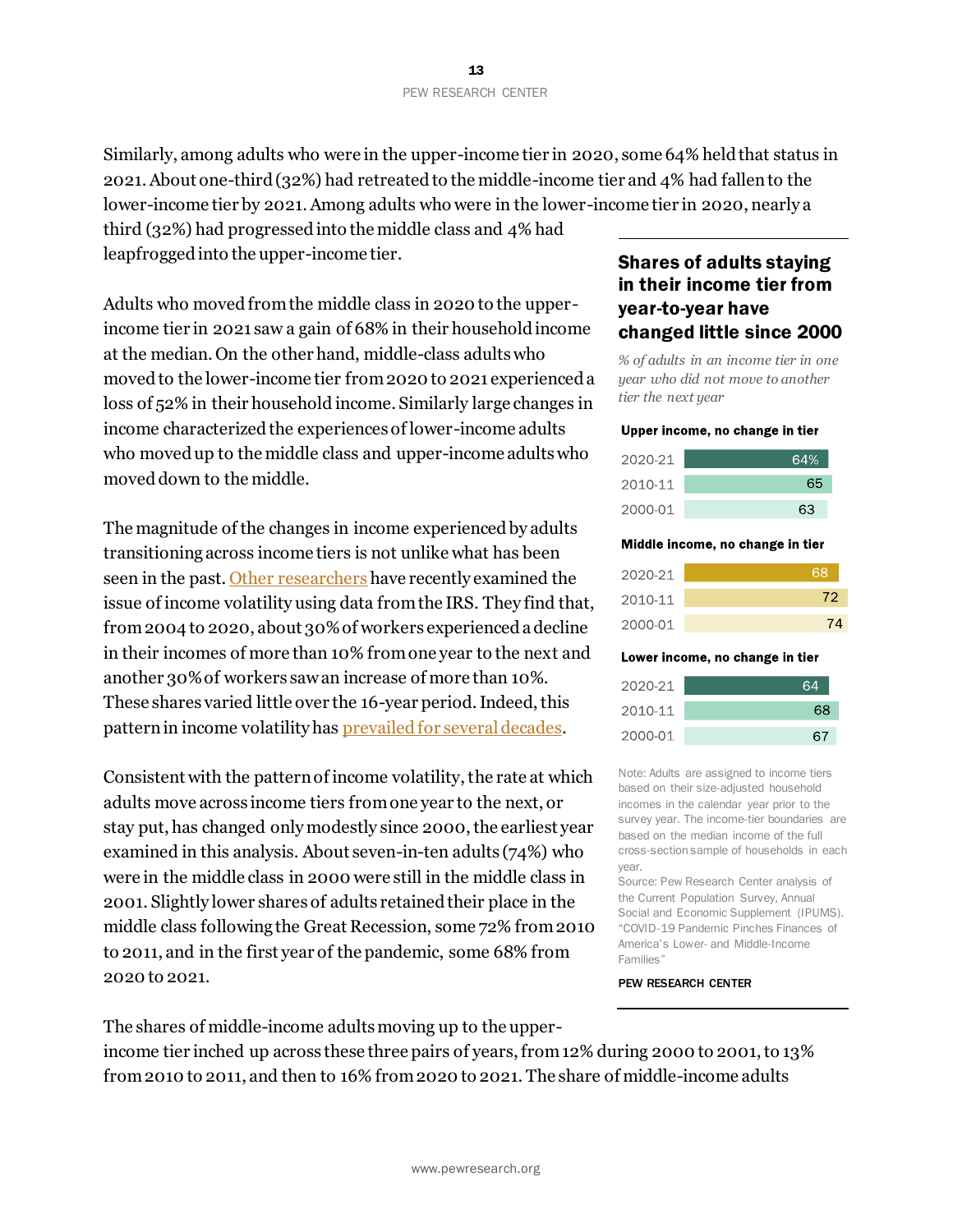moving down to the lower-income tier also edged up, from 14% during 2000 to 2001 to 16% from 2020 to 2021.

Retention rates in the lower-income and upper-income tiers have also changed little since 2000. From 64% to 68% of lower-income adults remained in that tier from 2000 to 2001, 2010 to 2011 or 2020 to 2021, and from63% to 65% of upper-income adults stayed put in these years. For both groups of adults, most of the movement was either one tier up, from lower-to middle-income, or one tier down, from upper- to middle-income.

The degree to which adults movedup or down the income ladder annually since 2000 varied across some demographic groups in some instances. Among those in the middle-income tier, White and Asian adults were more likely than Black and Hispanic adults to move to the upperincome tier the next year.Adults with higher levels of education were less likely to move down from the upper-income tier and more likely to move up from the middle-income tier from one year to the next.

# The share of adults in the middle class is unchanged since the Great Recession

The share of American adults in the middle class – unchanged in the pandemic – has also not changed since the Great Recession, at about 50% in both 2011 and 2021. The shares in the lower-and upper-income tiers saw little change, at 29% and about 21%, respectively.<sup>2</sup>

However, the share in the middle class had fallen from 2001 to 2011, from 54% to 51%. Over the same period, the share in the upperincome tier had edged up from 18% to 20%. A [companion report](https://www.pewresearch.org/fact-tank/2022/04/20/how-the-american-middle-class-has-changed-in-the-past-five-decades/)looks at this issue from a historical perspective, including how different demographic groups have shifted across the three income tiers from 1971 to 2021.

# Share of adults in the middle class has not changed since the Great Recession



Note: Adults are assigned to income tiers based on their sizeadjusted household incomes in the calendar year prior to the survey year. Shares may not add to 100% due to rounding. Source: Pew Research Center analysis of the Current Population Survey, Annual Social and Economic Supplement (IPUMS). "COVID-19 Pandemic Pinches Finances of America's Lower- and Middle-Income Families"

<sup>&</sup>lt;sup>2</sup> Although the income data in this report refer to the 2000-2020 period, the population data refer to the years in which the surveys were conducted, namely 2001 to 2021.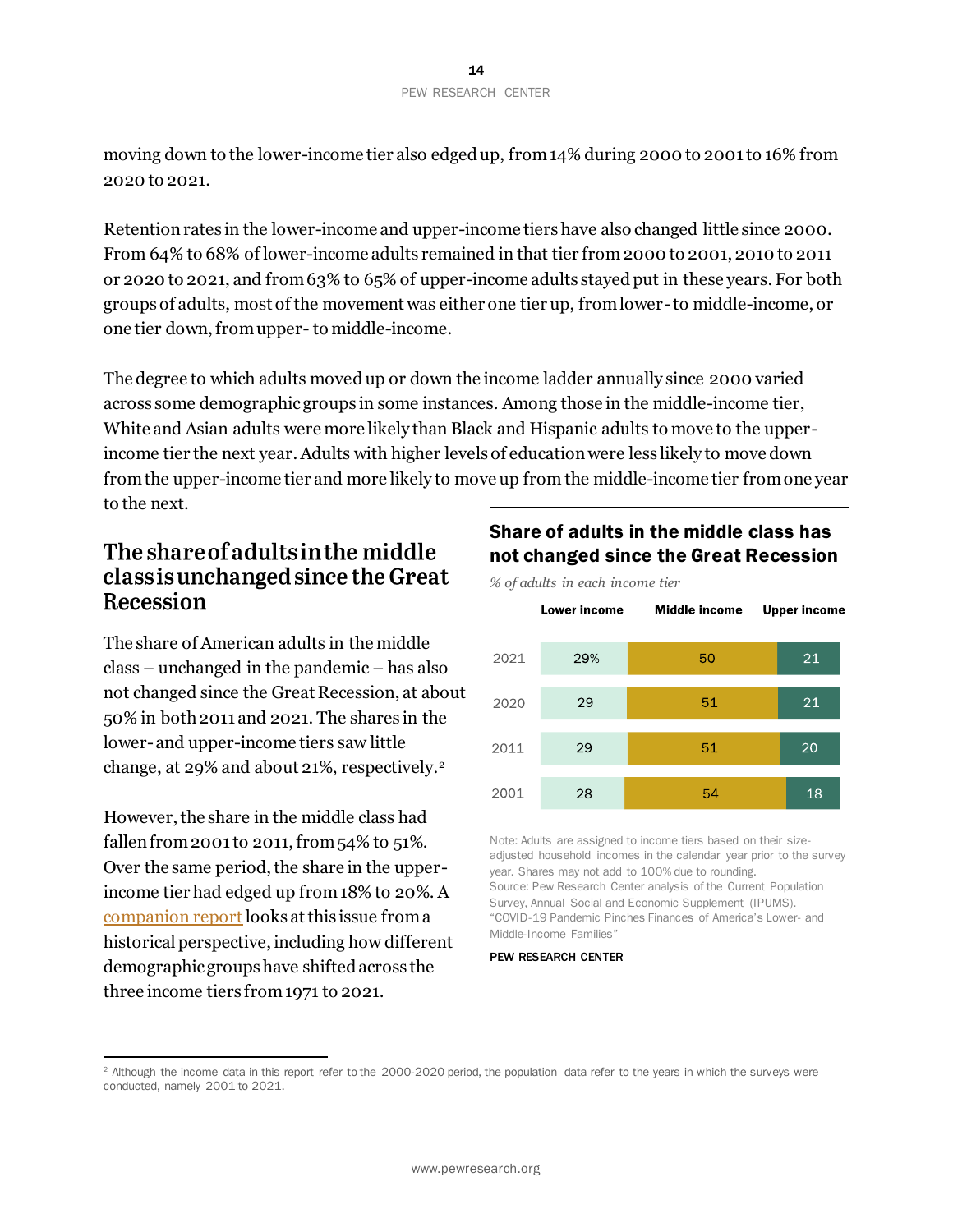# Acknowledgments

This report is a collaborative effort based on the input and analysis of the following individuals. Find related reports online at [pewresearch.org/topic/economy-work/](https://www.pewresearch.org/topic/economy-work/)

Kim Parker, *Director, Social Trends Research* Juliana Horowitz, *Associate Director, Research* Rakesh Kochhar, *Senior Researcher* Stella Sechopoulos, *Research Assistant* Rachel Minkin, *Research Associate* Anna Brown, *Research Associate* Tanya Arditi, *Communications Manager* Gar Meng Leong, *Communications Associate* Michael Keegan, *Senior Information Graphics Designer* Travis Mitchell, *Copy Editor and Digital Producer*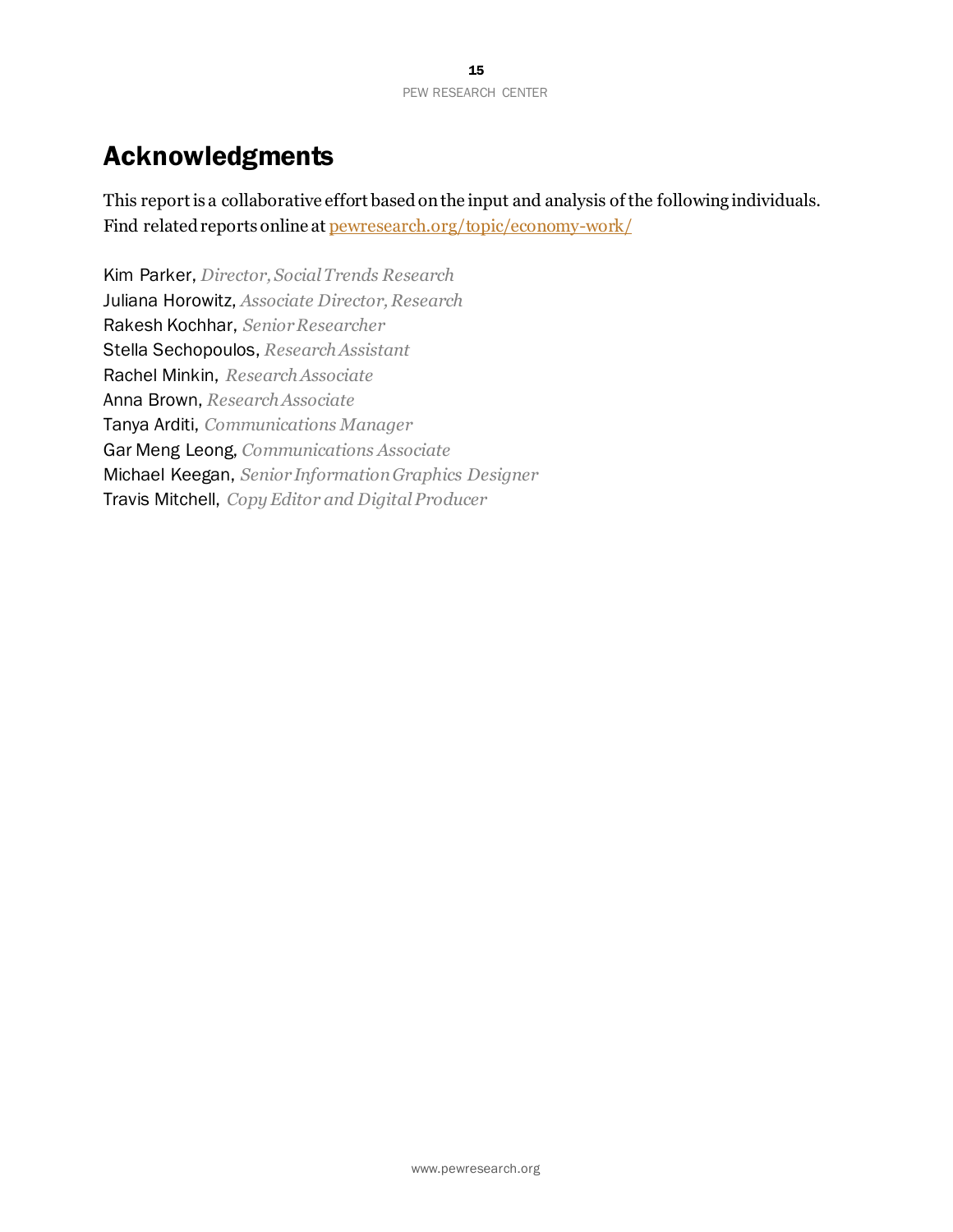# Methodology

The demographic and income data in this report are derived from the Current Population Survey's Annual Social and Economic Supplements (ASEC), which are conducted in March of every year. The specific files used in this report are from March 1971 to March 2021which contain data on the annual income of households from 1970 to 2020. Conducted jointly by the U.S. Census Bureau and the Bureau of Labor Statistics, the CPS is a monthly survey of about 60,000 households and is the source of the nation's official statistics on unemployment. The ASEC survey in March typically features a larger sample size (about 75,000 in recent years) and is the basis for the annual Census Burea[u report on income and poverty.](https://www.census.gov/library/publications/2021/demo/p60-273.html)

Nonresponse bias has been on the increase in the CPS in recent years and [increased substantially](https://www.census.gov/library/working-papers/2020/demo/SEHSD-WP2020-10.html) during the coronavirus pandemic. The Census Bureau has [released updated survey weights,](https://www.census.gov/data/datasets/2020/demo/cps/2020-pub-use-adj-nonresp-corono-pandemic.html) known as entropy balanced weights, to correct for nonresponse bias in the CPS. In this report, estimates from the March 2019 to March 2021 ASEC files are derived using the entropy balanced weights.

[Methodological and other revisions](https://www.bls.gov/cps/rvcps03.pdf) to the CPS may also have an impact on estimated trends. For example, the 2015 ASEC introduced a [redesigned set of income questions,](https://www.census.gov/library/publications/2015/demo/p60-252.html) and definitions of key socioeconomic categories, such as [race](https://www.pewresearch.org/fact-tank/2020/02/25/the-changing-categories-the-u-s-has-used-to-measure-race/) and [educational attainment,](https://www.census.gov/topics/education/educational-attainment/about.html) have changed over time.

The sample for this analysis is restricted to adults living in households. The CPS microdata used are the Integrated Public Use Microdata Series [\(IPUMS\)](https://cps.ipums.org/cps/) provided by the University of Minnesota. The IPUMS assigns uniform codes, to the extent possible, to data collected in the CPS over the years. More information about the IPUMS, including variable definition and sampling error, is available at [IPUMS CPS.](https://cps.ipums.org/cps/documentation.shtml)

# Longitudinal analysis

The CPS data have the characteristic that, in principle, up to half the people interviewed in one year are also interviewed in the next year. Some of the analysis in this report exploits this feature to study the transitions of adults across income tiers from one year to the next over the period from 2000 to 2021.

More specifically, respondents who were in their fourth month of interviewing in the March CPS ASEC one year (Month-in-sample or MIS  $=$  4) appear again in the March CPS ASEC the next year for their eighth and final interview (MIS = 8). Thus, respondents with MIS = 4 in March 2000 are matched to respondents with MIS =  $8$  in March 2001, respondents with MIS =  $4$  in March 2001 are matched to respondents with MIS  $= 8$  in March 2002, and so on.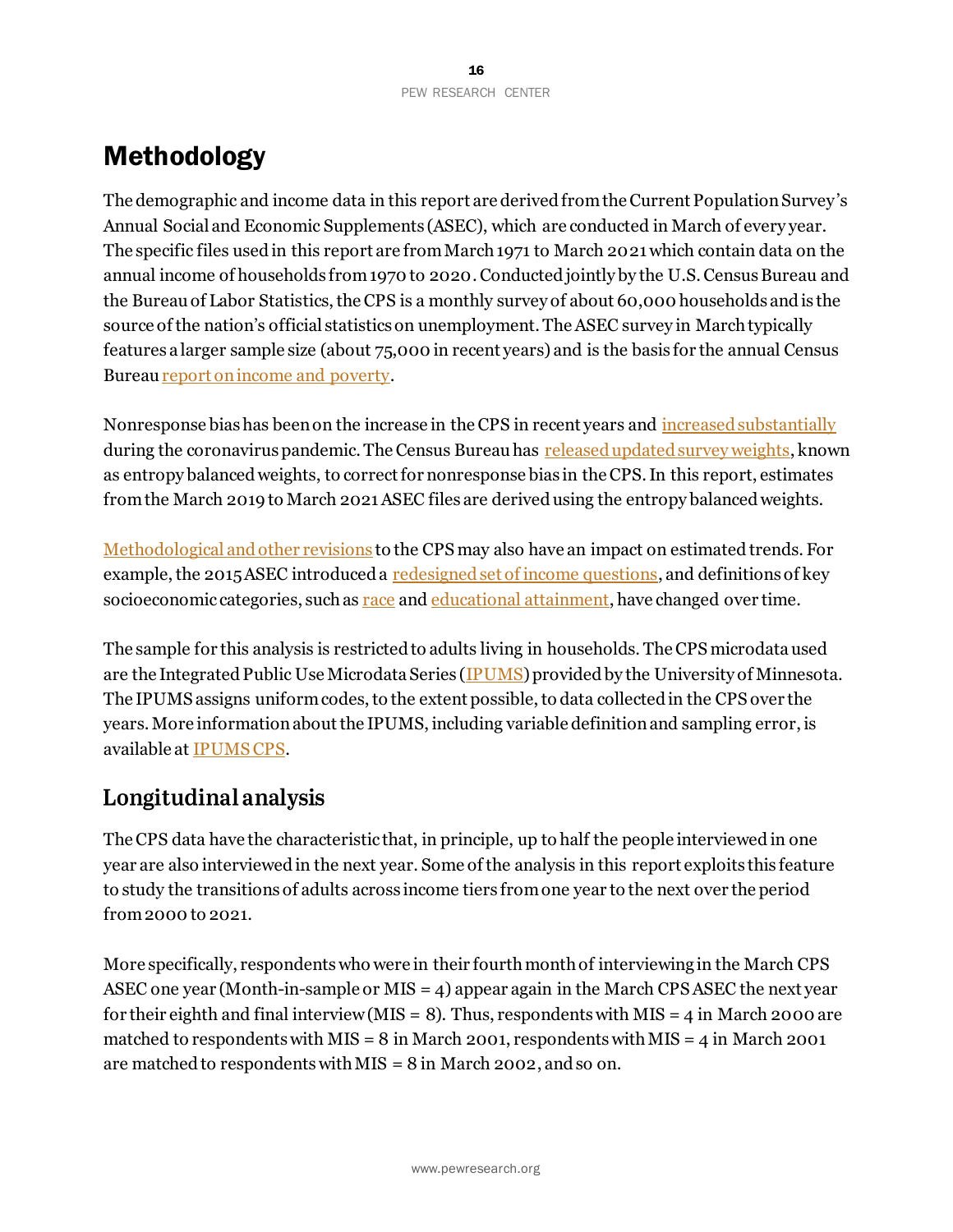The creation and the analysis of the matched sample of adults was facilitated by the linking [variables](https://cps.ipums.org/cps/cps_linking_documentation.shtml) available in the IPUMS-CPS database. Additional edits were imposed to ensure that respondents who were matched from year to year were of the same sex, race and nativity. Age was allowed to advance by up to two years. Households were dropped if the identity of the household head had changed from one year to the next. See th[e guidance provided](https://www2.nber.org/data/cps_match.html) by the National Bureau of Economic Research (NBER) for more on the matching of CPS data over time.

The boundaries that define the income tiers in the longitudinal analysis were based on the median income of the full ASEC cross-section sample of households in each year. Thus, these boundaries vary from year to year, as in the cross-section analysis. Adults in their first year in the longitudinal sample were sorted into income tiers based on their household income in the first year and were resorted into income tiers in the second year based on their household income for that year.

It should be noted that, except for the computation of the boundaries of income tiers, the longitudinal analysis does not use the entropy balanced weights released by the Census Bureau as those pertain only to the full sample of survey respondents in a single year. Instead, the analysis uses the longitudinal weights in the IPUMS-CPS database [\(LNKFW1YWT](https://cps.ipums.org/cps-action/variables/LNKFW1YWT#codes_section)). Also, longitudinal analyses may be subject to [attrition bias,](https://www.nber.org/system/files/working_papers/w8663/w8663.pdf) the result of respondents exiting the sample prior to their second or subsequent rounds of interviews, perhaps because of an address change.

# **Income**

Household income is the sum of incomes earned by all members of the household in the calendar year preceding the date of the survey. The CPS collects data on money income received (exclusive of certain money receipts, such as capital gains) before payments for such things as personal income taxes, Social Security, union dues and Medicare deductions. Non-cash transfers, such as food stamps, health benefits, subsidized housing and energy assistance, are not included. More detail on the definition of income in the CPS is available in th[e documentation of the data.](https://www.census.gov/programs-surveys/cps/technical-documentation/complete.html) It should be noted that income data in the CPS public-use microdata files are top-coded to prevent the identification of a few individuals who might report very high levels of income.

The data on income and wealth are adjusted for inflation with the Consumer Price Index Research Series (CPI-U-RS) of the Bureau of Labor Statistics (BLS) as published in the [Census Bureau's](https://www.census.gov/library/publications/2021/demo/p60-273.html)  [income and poverty report.](https://www.census.gov/library/publications/2021/demo/p60-273.html) This is the price index series used by the Census Bureau to deflate the data it publishes on household income. Since 1978, this is the CPI-U-RS index as published by the [BLS.](https://www.bls.gov/cpi/research-series/r-cpi-u-rs-home.htm) For years prior to 1978, the Census Bureau made its own adjustment to the CPI-U to approximate the trend in the CPI-U-RS.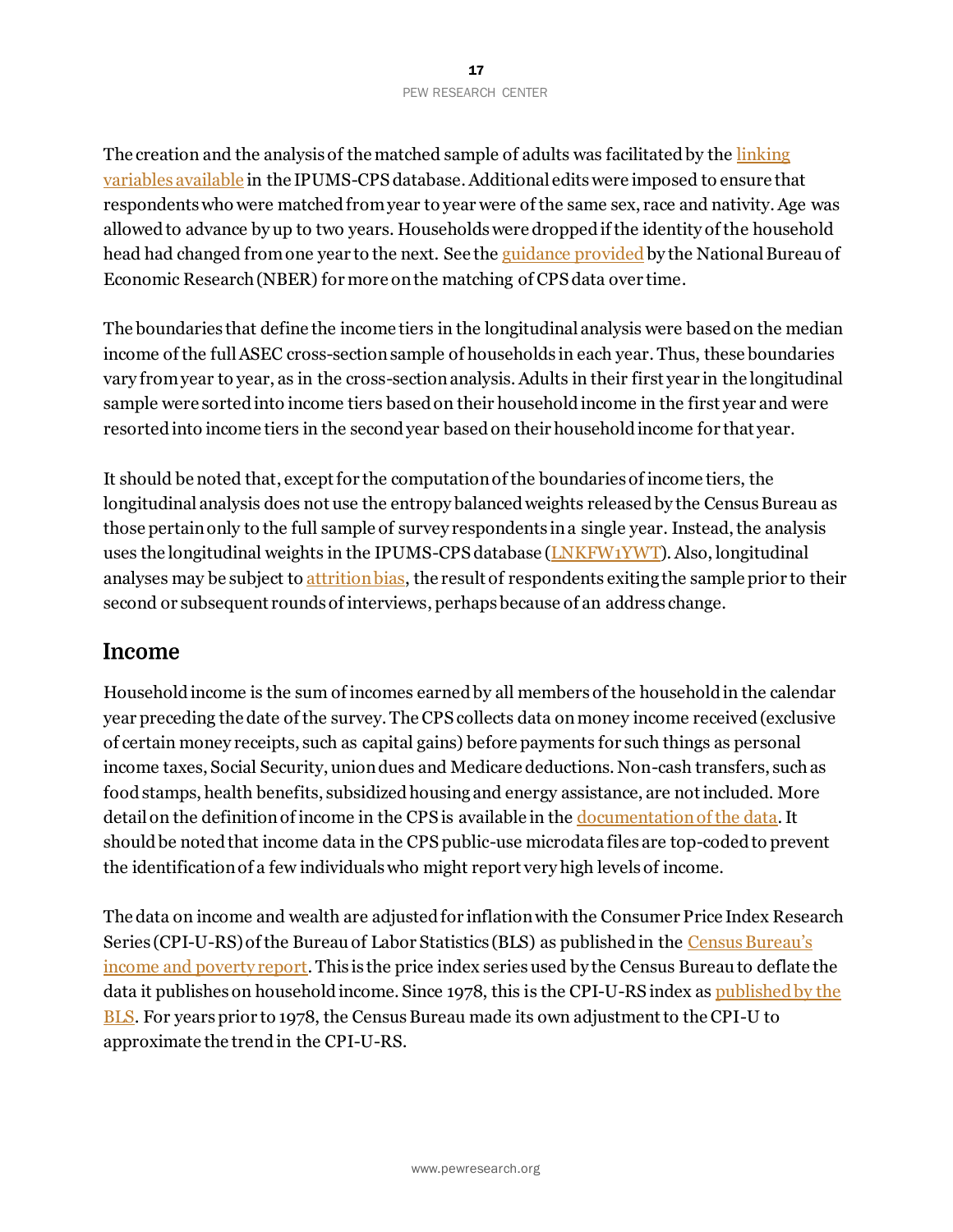The choice of a price index does not affect the allocation of households into lower-, middle- or upper-income categories at a point in time. That is because the same price index applies to the incomes of all households and does not affect their income-based rank. However, the choice of a price index does affect measures of absolute progress over time. For example, from 1970 to 2020, the price level rose either 567% (CPI-U) or 497% (CPI-U-RS). This means that someone earning \$10,000 per year in 1970 would be just as well off in 2020 earning either \$66,700 (using the CPI-U) or \$59,700 (using the CPI-U-RS).

When examining trends in economic indicators over time, it is generally desirable to avoid comparisons across different points of the business cycle. The income comparisons in this study are principally based on income data pertaining to 1970, 2010 and 2020. These dates encompass or are very near [periods of recessions](https://www.nber.org/research/data/us-business-cycle-expansions-and-contractions) (December 1969 to November 1970, December 2007 to June 2009, and February 2020 to April 2020).

# Households and families in Census data

The Census Bureau defines a household as the entire group of persons who live in a single dwelling unit. A household may consist of several persons living together or one person living alone. It includes the household head and all of their relatives living in the dwelling unit and also any lodgers, live-in housekeepers, nannies and other residents not related to the head of the household.

By contrast, a family is composed of all related individuals in the same housing unit. Single people living alone or with two or more adult roommates are not considered families according to the Census Bureau approach. In the vast majority of cases, each housing unit contains either a single family or single person living alone. In the case of roommates, one person is designated as the "householder" (usually whoever owns the unit or in whose name the lease is held), and the other person or persons are designated as secondary individuals. In a few cases, there are households with families in which neither adult is the householder. These families are designated as either related or unrelated subfamilies, depending on whether one of the adults is related to the householder.

# Race, ethnicity, educational attainment, and marital status

In this report, White, Black and Asian adults are non-Hispanic. Hispanics are of any race. Asians include Native Hawaiian and Other Pacific Islanders.

"High school graduate" refers to those who have a high school diploma or its equivalent, such as a General Education Development (GED) certificate, and those who had completed 12th grade, but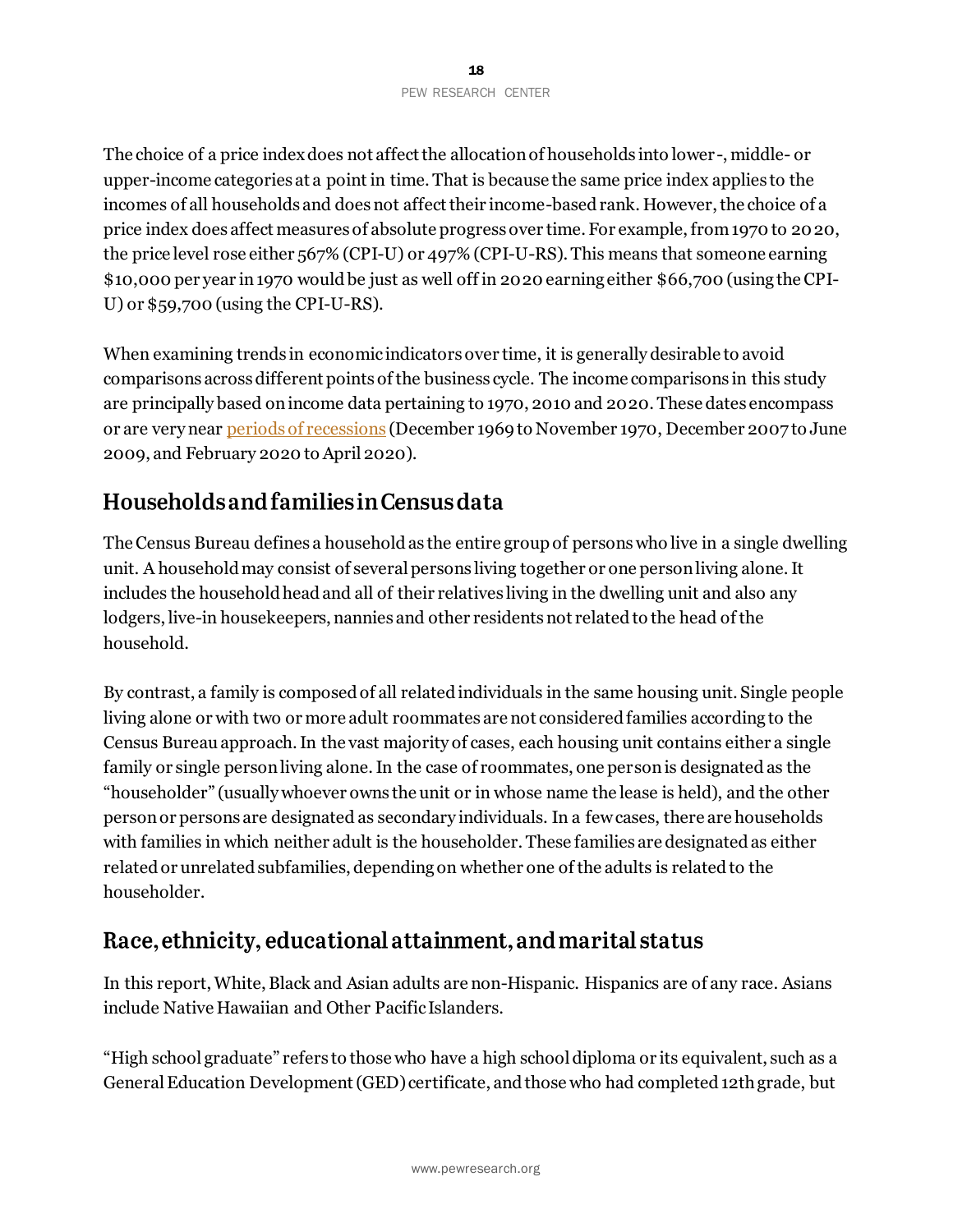their diploma status was unclear (those who had finished 12th grade but not received a diploma are excluded). Adults with "some college" include those with an associate degree and those who attended college but did not obtain a degree. In the estimates for 1971, adults with a bachelor's degree or higher level of education are those who completed at least four years of college.

"Unmarried" includes married (spouse absent), never married, divorced, separated and widowed. "Married" refers to opposite-sex couples only in 1971 but includes same-sex couples in 2021.

# Adjusting income for household size

Household income data reported in this study are adjusted for the number of people in a household. That is done because a four-person household with an income of, say, \$50,000 faces a tighter budget constraint than a two-person household with the same income. In addition to comparisons across households at a given point in time, this adjustment is useful for measuring changes in the income of households over time. That is becaus[e average household size in the U.S.](https://www.census.gov/data/tables/time-series/demo/families/households.html) decreased from 3.1persons in 1970 to 2.5 persons in 2020, a drop of about 20%. Ignoring this demographic change would mean ignoring a commensurate loosening of the household budget constraint.

At its simplest, adjusting for household size could mean converting household income into per capita income. Thus, a two-person household with an income of \$50,000 would have a per capita income of \$25,000, double the per capita income of a four-person household with the same total income.

A more sophisticated framework for household size adjustment recognizes that there are economies of scale in consumer expenditures. For example, a two-bedroom apartment may not cost twice as much to rent as a one-bedroom apartment. Two household members could carpool to work for the same cost as a single household member, and so on. For that reason, many researchers make adjustments for household size using the method of "[equivalence scales](https://www.oecd.org/economy/growth/OECD-Note-EquivalenceScales.pdf)."

A common equivalence-scale adjustment is defined as follows:

Adjusted household income = Household income / (Household size)<sup>N</sup>

By this method, household income is divided by household size exponentiated by "N," where N is a number between 0 and 1.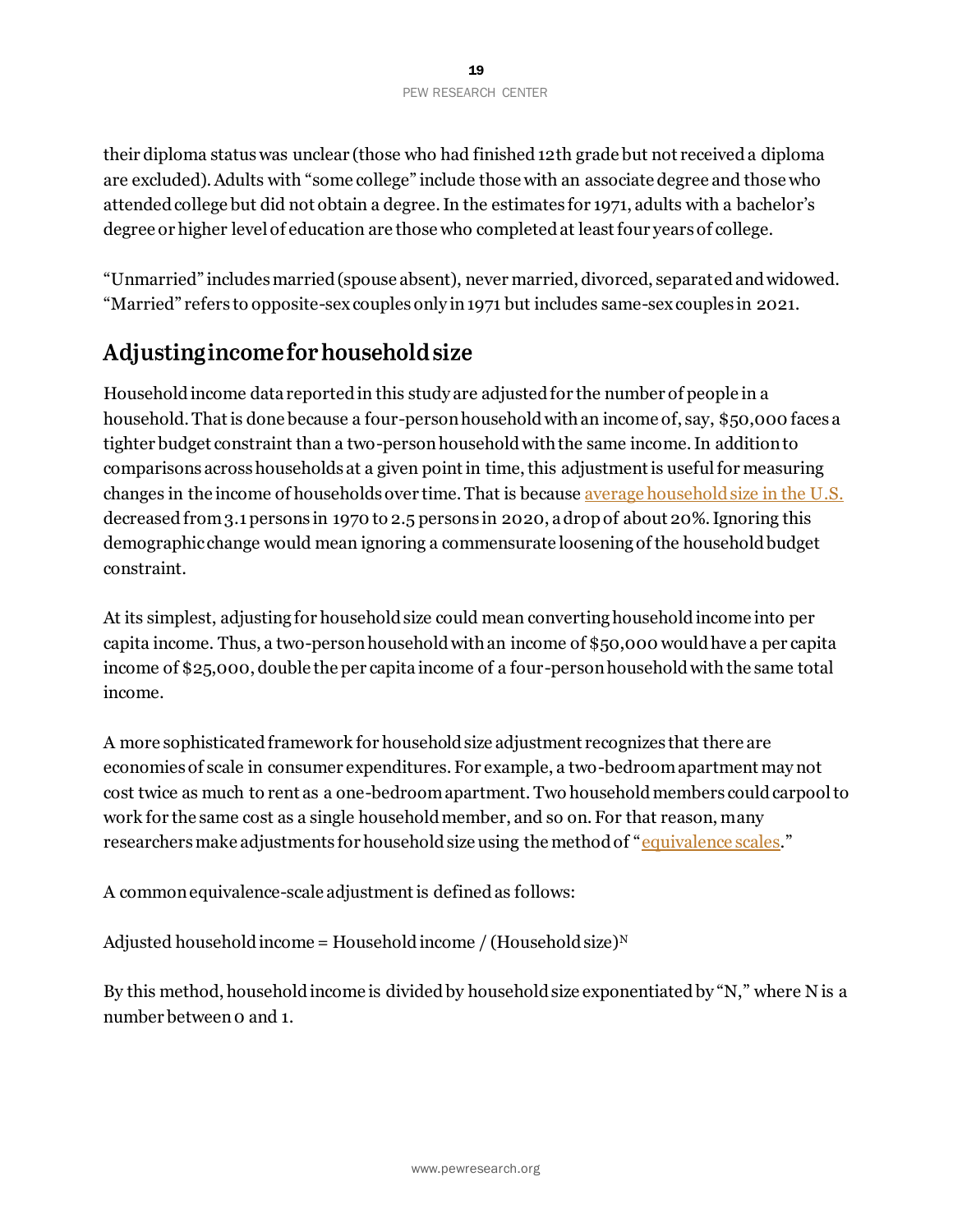Note that if  $N = 0$ , the denominator equals 1. In that case, no adjustment is made for household size. If  $N = 1$ , the denominator equals household size, and that is the same as converting household income into per capita income. The usual approach is to let N be some number between 0 and 1. Followin[g other researchers](https://www.bls.gov/opub/mlr/2005/04/art2full.pdf), this study uses  $N = 0.5$ . In practical terms, this means that household income is divided by the square root of household size  $-1.41$  for a two-person household, 1.73 for a three-person household, 2.00 for a four-person household and so on.

One issue with adjusting for household size is that while demographic data on household composition pertain to the survey date, income data typically pertain to the preceding year. Because household composition can change over time, for example, through marriage, divorce or death, the household size that is measured at the survey date may not be the same as that at the time the income was earned and spent.

Once household incomes have been converted to a "uniform" household size, they can be scaled to reflect any household size. The income data reported in this study are computed for three-person households, the closest whole number to the average size of a U.S. household since 1970. That is done as follows:

```
Three-person household income = Adjusted household income * [(3)^{0.5}]
```
Adjusting for household size does have [an effect on trends](https://www.pewresearch.org/social-trends/2015/12/09/the-american-middle-class-is-losing-ground/) in income since 1970. However, it is important to note that once the adjustment has been made, it is immaterial whether one scales incomes to one-, two-, three-or four-person households. Regardless of the choice of household size, the same results would emerge with respect to the trends in the wellbeing of lower-, middleand upper-income groups.

# The work-experience unemployment rate

The U.S. Bureau of Labor Statistics (BLS) defines the [work-experience unemployment rate](https://www.bls.gov/news.release/work.toc.htm) as "the number of persons unemployed at some time during the year as a proportion of the number of persons who worked or looked for work during the year." This estimate is based on data collected in the March CPS ASEC surveys on the work activities of respondents during the previous calendar year. Thus, the 2021 ASEC has data on people's work activities in 2020.

The [widely reported unemployment rate](https://www.bls.gov/cps/faq.htm#Ques3) has a reference period of only one week, i.e., it is based on the work activities of respondents during the reference week of th[e basic monthly CPS.](https://www.bls.gov/cps/cps_over.htm#source) Because the March CPS ASEC has a one-year reference period, the number of persons it measures as having some employment or unemployment is greater thanthe number measured in a typical